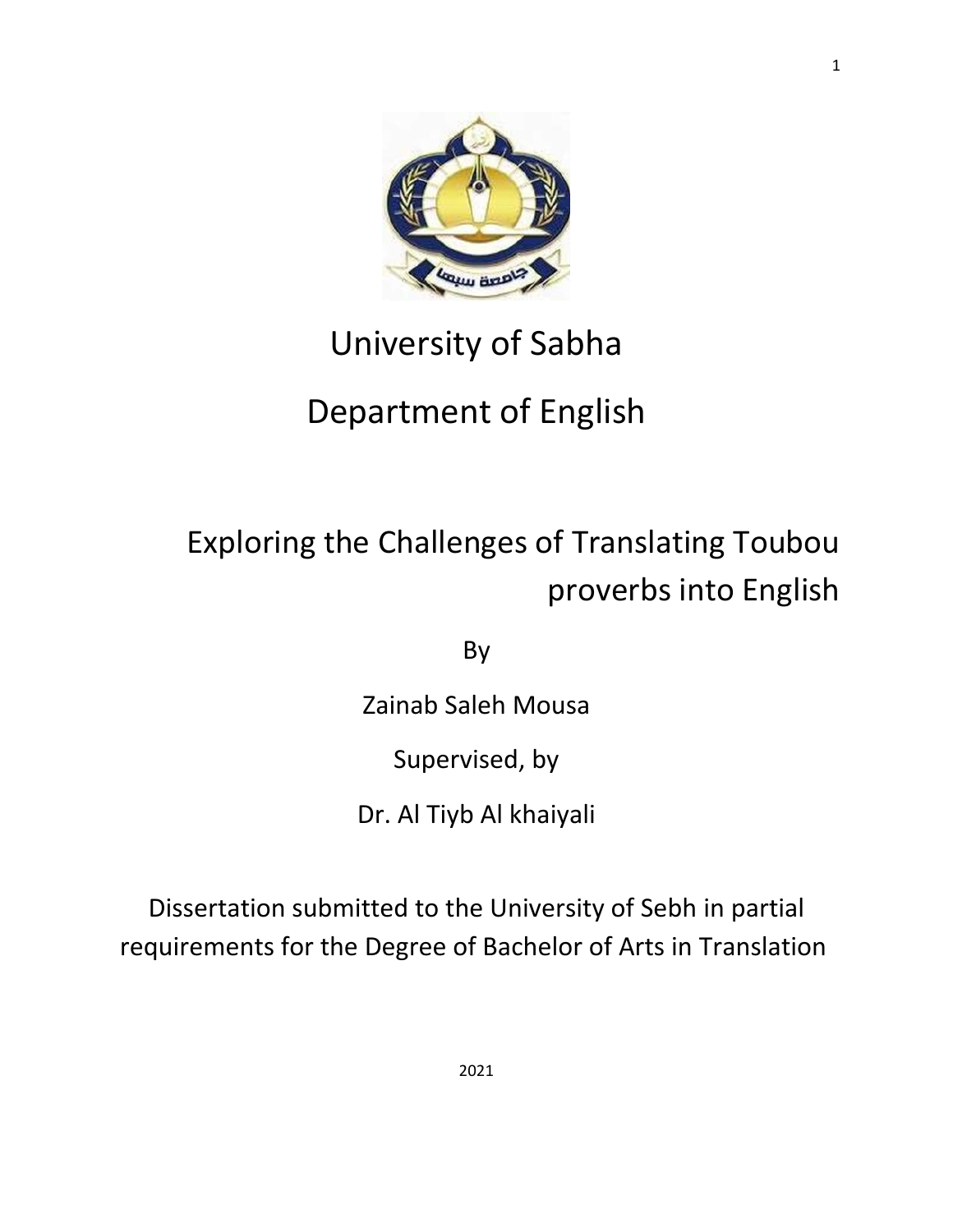## *Dedication*

Praise be to Allah, and peace be upon his Messenger Mohammed. Thanks due to Allah who enabled me to take this step in my academic career. This work is dedicated to the soul of my father, may Allah rest his sole. This work is also dedicated to all of my family who supported me, my brothers, sisters and to the companions, may Allah bless them all, who supported me in this long academic journey.. Big thank goes to all of the teaching staff at the English Department, , and all my friends and colleagues. Special thank and appreciation due to the great nation, Toubou, that formulated these proverbs which reflex its greatness and the arrogant thought.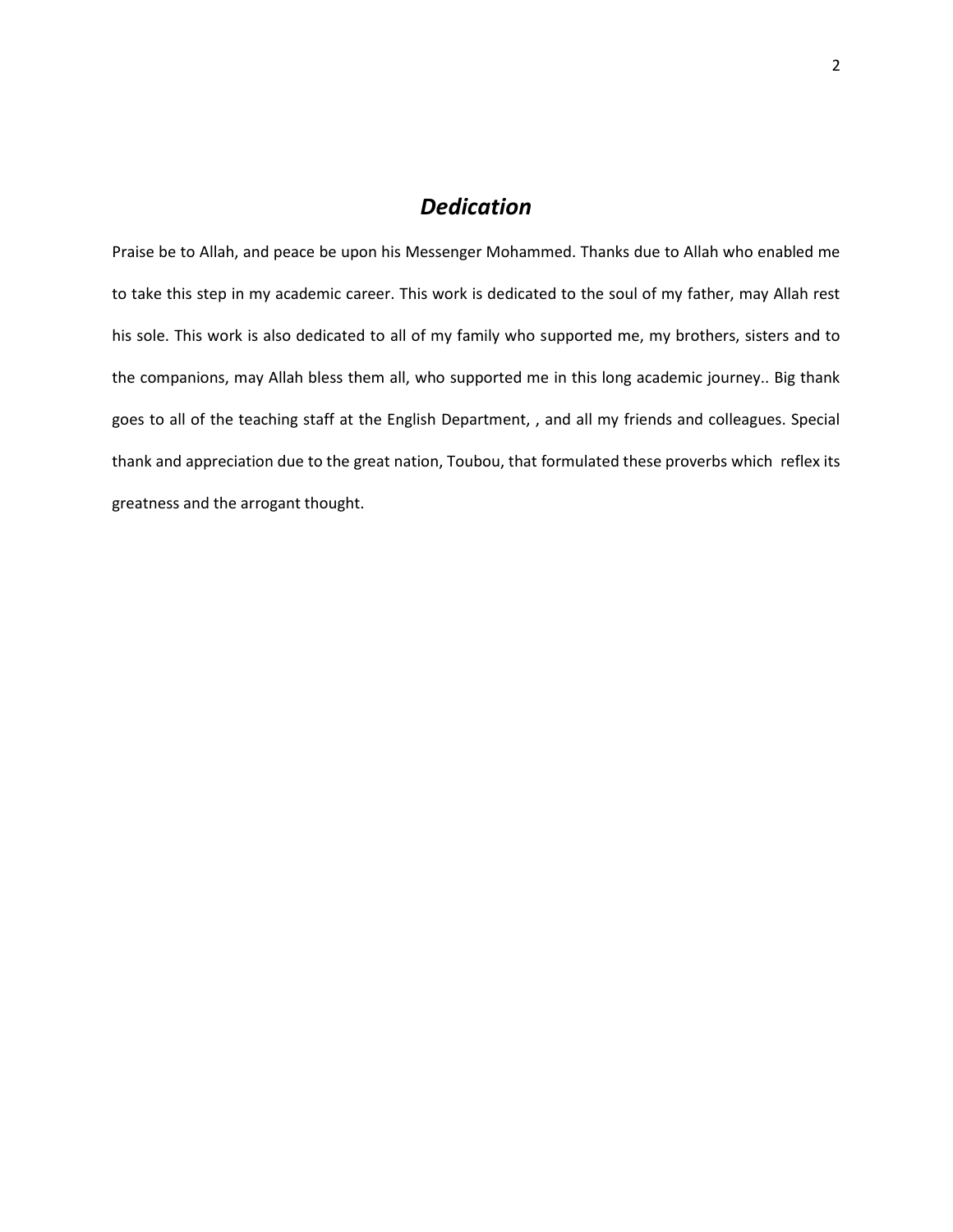#### *ACNKNOWLEDGMENTS*

First of all, praise be to Allah the almighty who enabled me to conduct this study. I am grateful to my parents who gave me all the support. Also, great thanks due to my supervisor, Dr. Al Tiyb Al Khaiyali for his guidance, encouragement, and the advices. All respect and acknowledgements go to him without his support this research may not be easily conducted.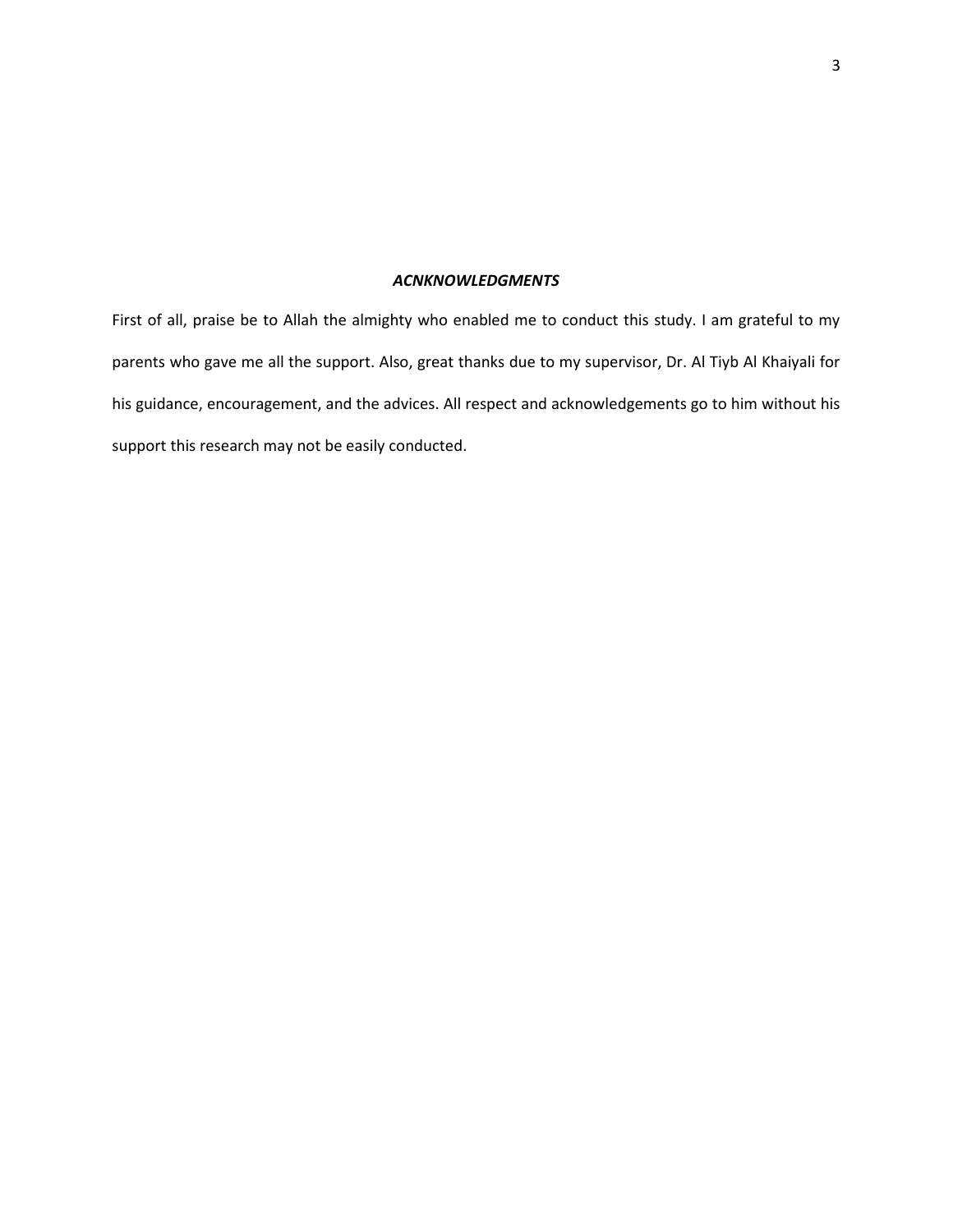#### *Abstract*

This study aims to explore the general challenges that face students in translationToubou proverbs from Toubou dialects to English. It also invistigating strategies used by translators to facilitate the translation of such proverbs. for the oppose of the current study, a questionnaire an a test were used to collect data.The number of samples that targeted for this study was 15 Toubou students who study in Anlibyan university. The results shows that some students faced troubles translating the proverbs from Toubou dialects to English. the study concluded that three students encountered difficulties in some words because they are not clear and some other students could not understand the meaning of the proverbs, accordingly, they mistranslated the exact meaning into the target language.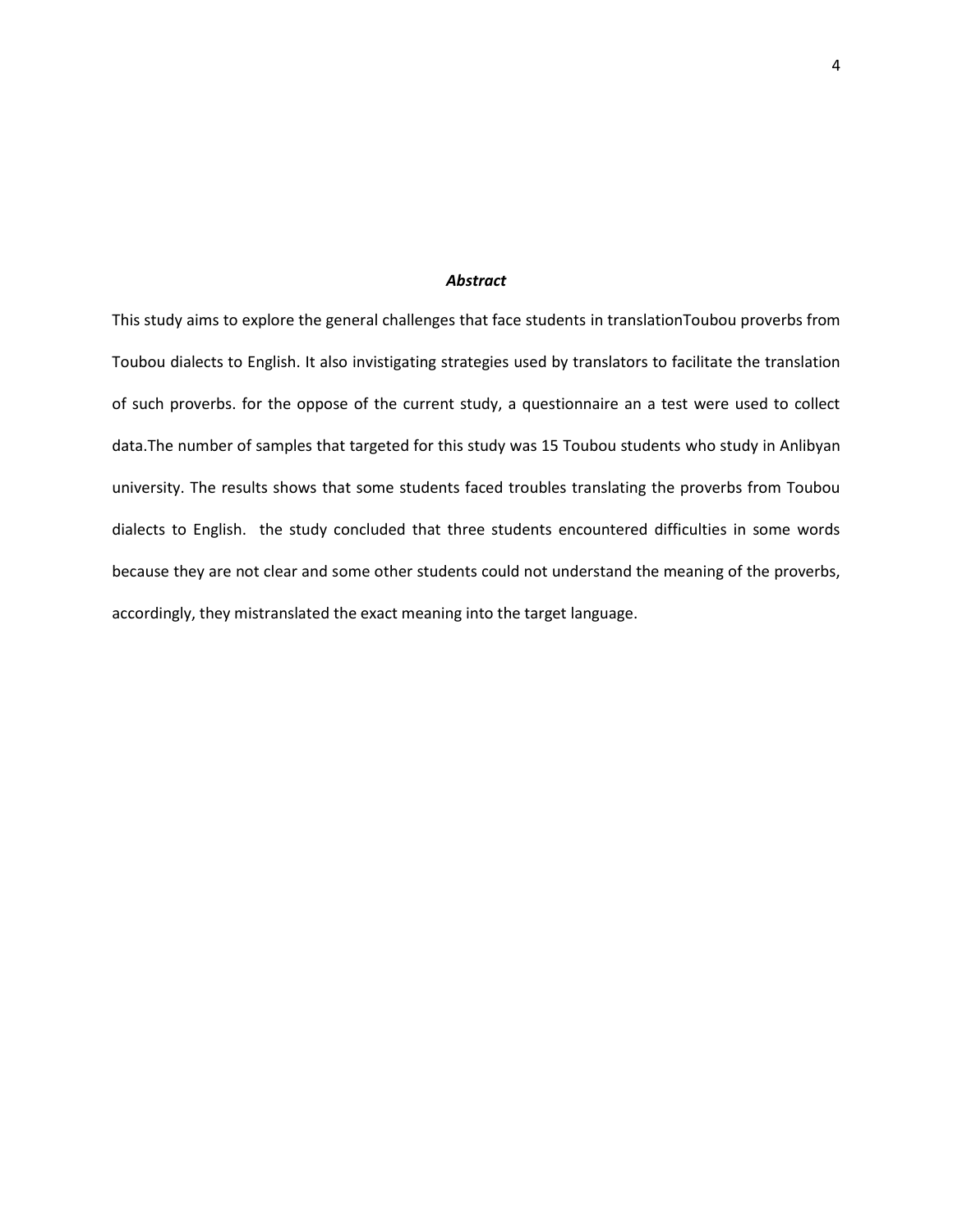## Content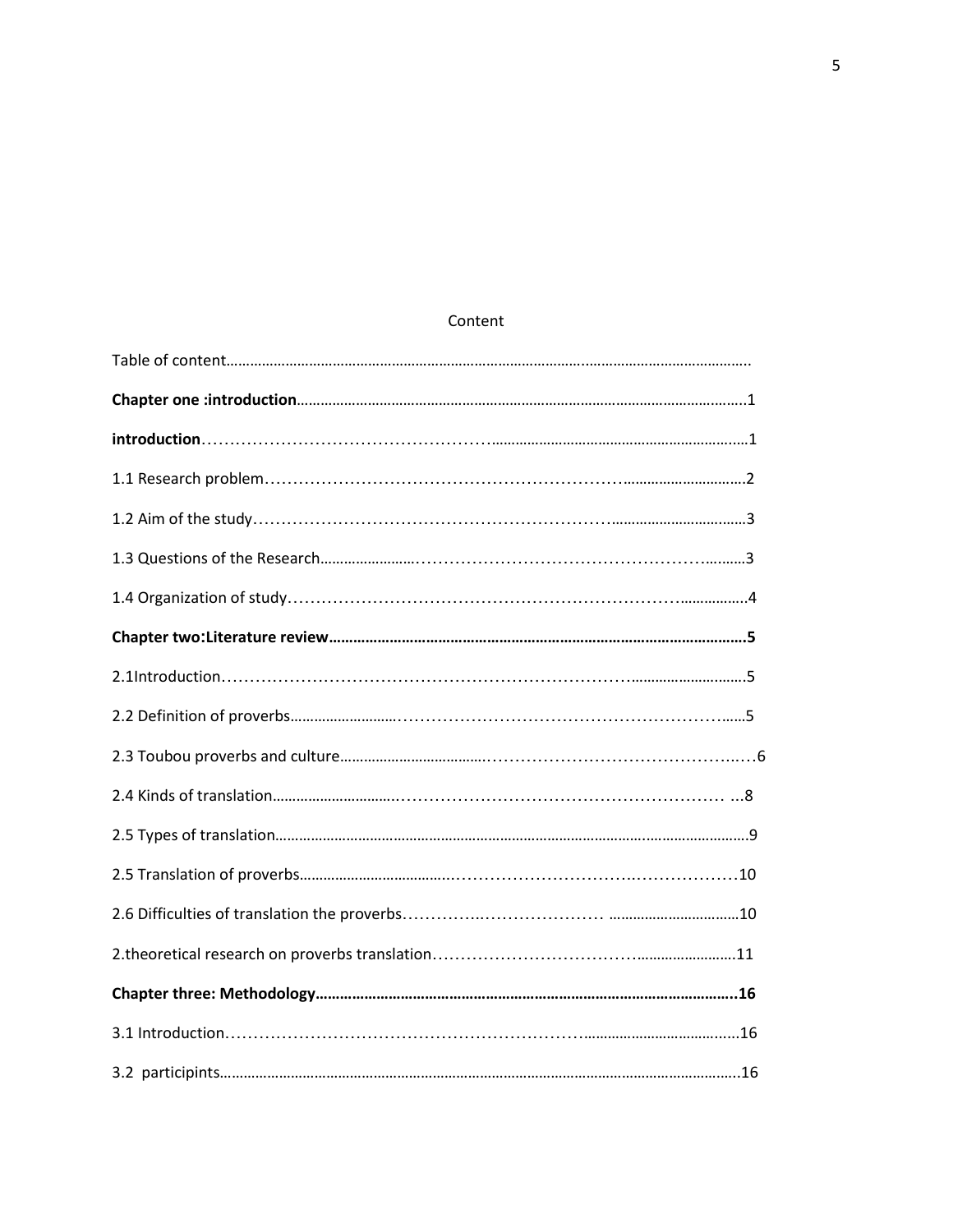| <b>Chapter four Data analysis</b> |
|-----------------------------------|
|                                   |
|                                   |
|                                   |
|                                   |
|                                   |
| <b>Chapter five Conclusion</b>    |
|                                   |
|                                   |
|                                   |
|                                   |
| Appendix.                         |

**References**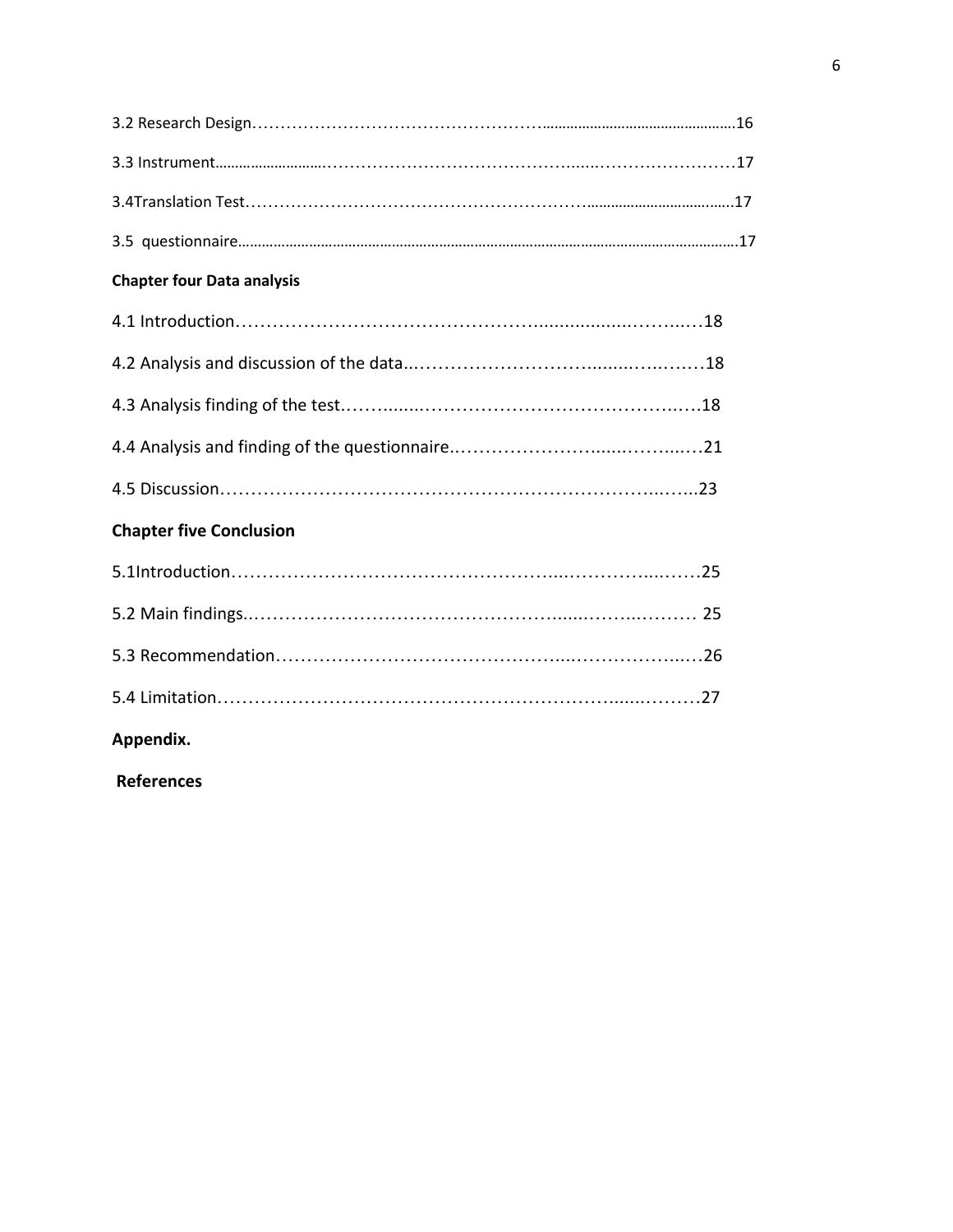## **INTRODUCTION**

Translation is an important process that has a key role in exchanging information, news, culture, literature, and sciences among people all over the word. It is a process of changing the source text with all of its aspects, semantically, syntactically, culturally, and pragmatically into a different language.

(Mohammed basam 2015, p.1).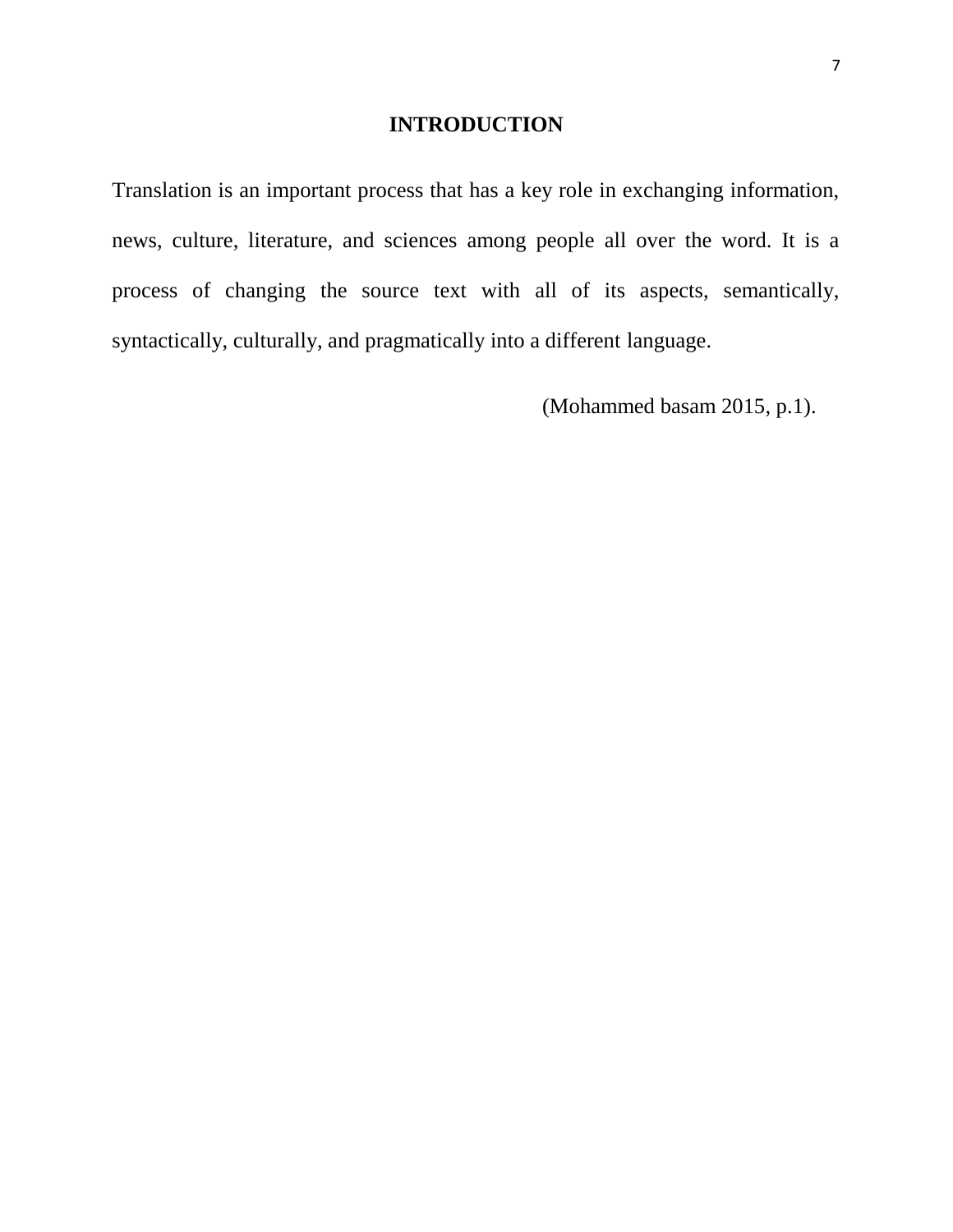#### *1.2Definition of Proverbs*

Proverbs: Theoretically, it is "a saying, usually short, that expresses a general truth about life. Proverbs give advice, make an observation, or present a teaching in succinct and memorable way "(Manser 2007,p.4).

Proverbs are important for grasping the social construction of their meaning because they are not made of one word and they have specific forms that distinguish them from any segment of the language.

#### *1.3Research problem*

Some Toubou people who are interested in translation are facing difficulties in translation Toubou proverbs from their language to foreign language, specifically English. So, proverbs have a figurative language which means that literal translation can destroy the meaning or make it not understandable, according to Emery (1997) what makes a challenge to the translation when translating proverbs is their culturally bund nature. They clarify that the translator is a mediator between cultures and he should render the literal and figurative meaning of the proverbs as well as their communicative effect.

We faced many difficulties when preparing for this research, the difficulty of choosing proverbs, the lack of references related to the research, and the difficulty of obtaining them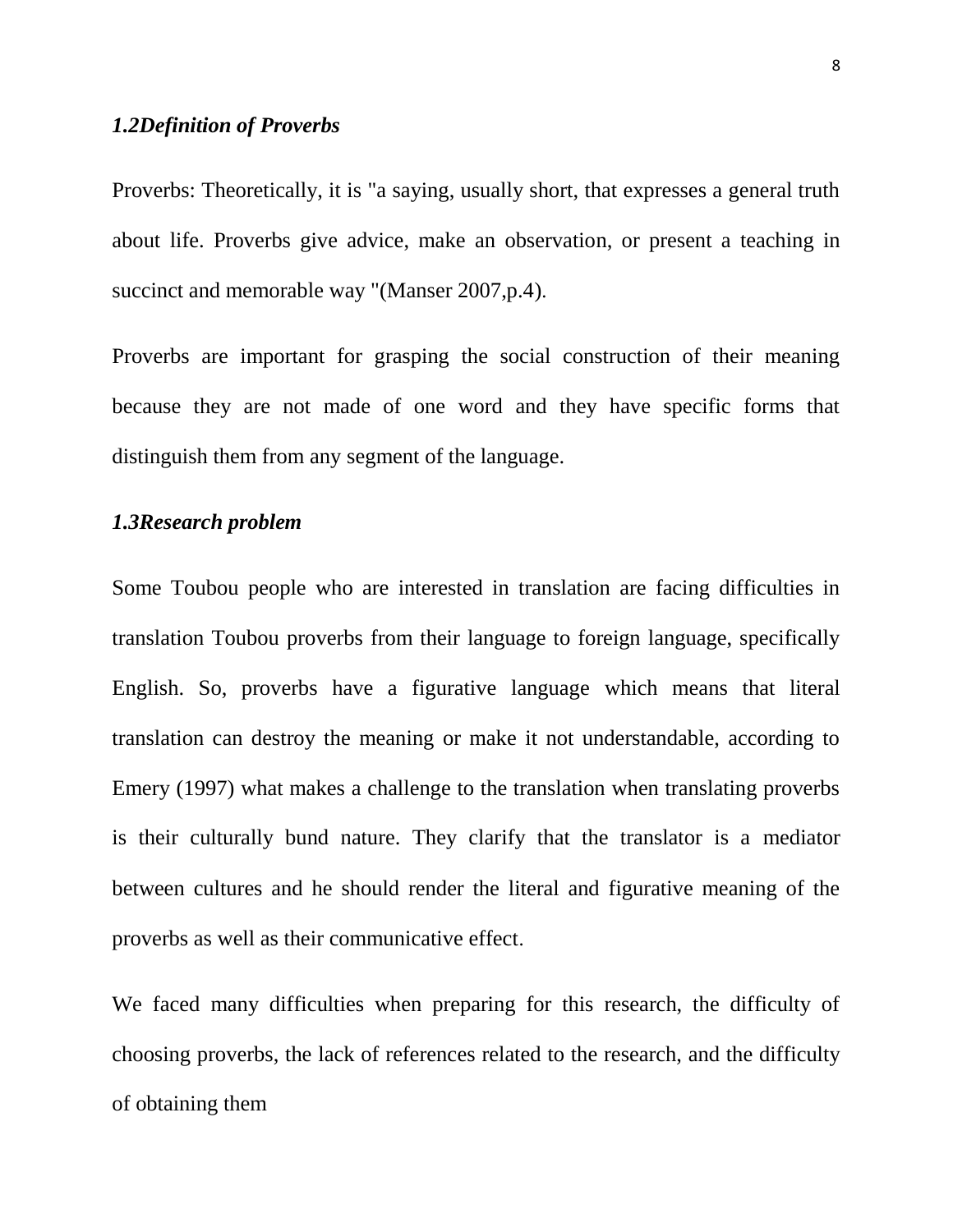the Toubou proverbs due to the linguistic and cultural differences in the translation process. One of the reasons for choosing the topic is the linguistic differences between the Toubou language and the languages into which the Toubou proverbs were translated, especially the large number of synonymous linguistic vocabulary and the peculiarity of the Toubou culture and the large number of their beliefs in their proverbs.

## *1.4Aims of the study*

This study aims to;

1-Exploring the challenges of translating Toubou proverbs from……????

2- find in out the strategies used by the samples in translating proverbs from Toubou Dialects into English.

#### *1.5Questions of the Research*

The project is seeking to answer the following research questions;

1-What are the challenges that face Toubou novice Students when they translate Toubou proverbs from Toubou Dialects to English?

2-What are the strategies Toubou students may use to overcome translating challenges?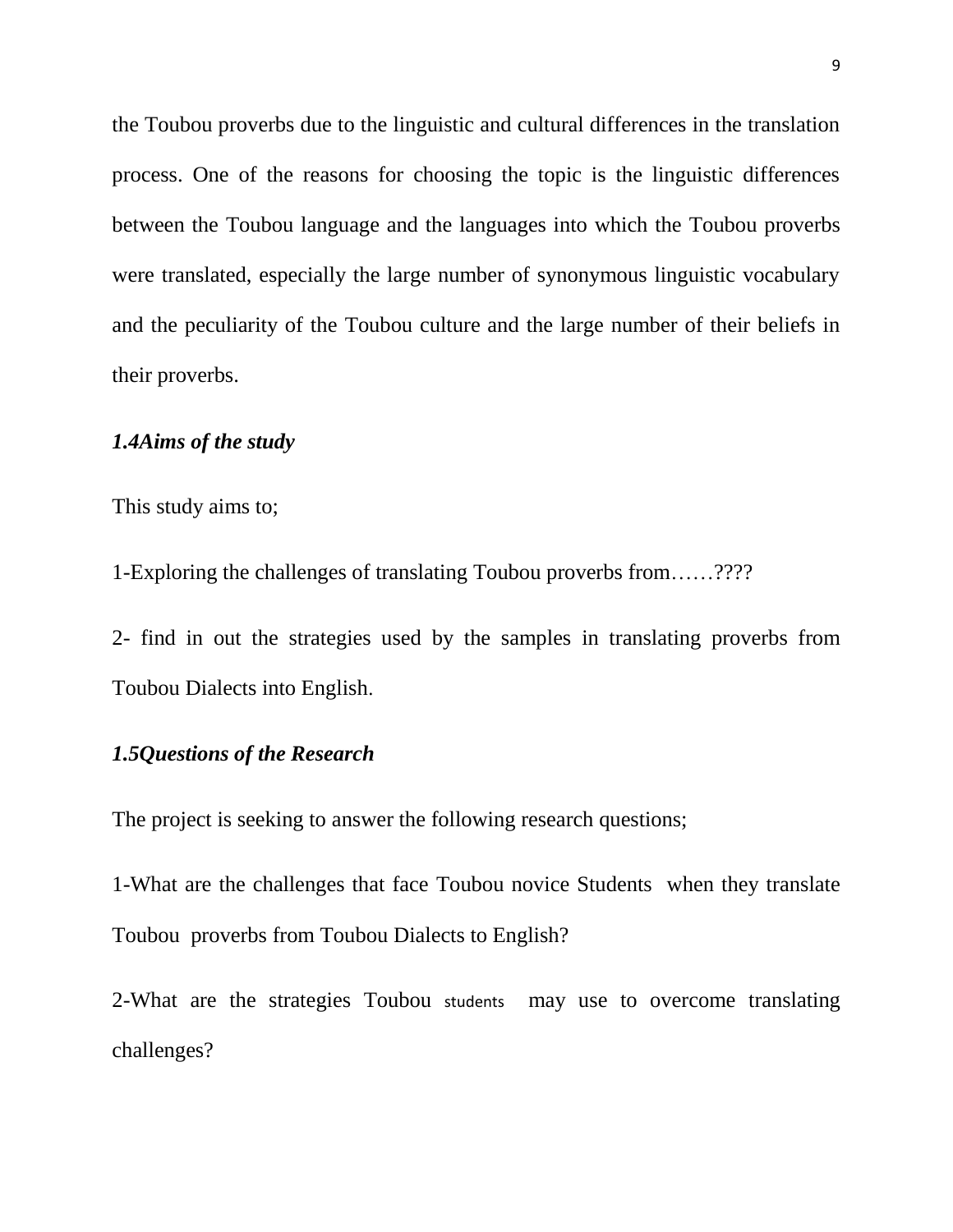## *1.6Significance of the study*

This study attempts to find out the obstacles and challenges face novice students who are Toubou dialects speakers when translating Toubou proverbs to English and suggest some strategies to help them in translating proverbs from toubou into English. Therefore, the study might contribute to the field of literary translation by looking at this problem from the Toubou dialects prospective.

#### *1.7. Organization of study*

This research has been divided into five chapters. The first chapter focuses on the introductory part of this project. The second chapter discusses the literature review and focuses on general background of translation and literary translation. The third chapter covered the methodology that used in this study. The fourth chapter deals with findings of the current study, analysis, and discussion. The fifth chapter presents the conclusion of the research.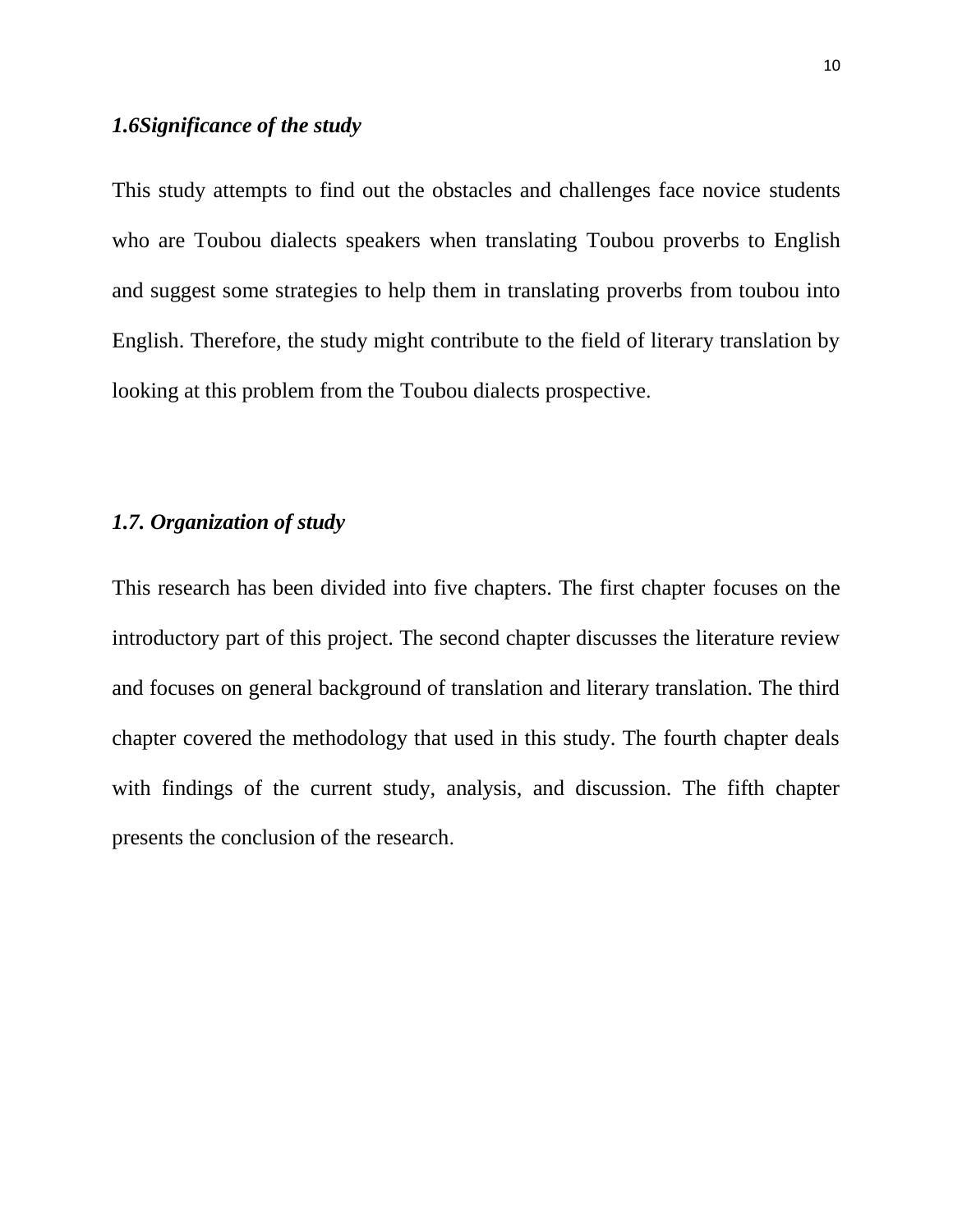#### **Chapter Two**

#### **LITERATURE REVIEW**

#### **2.1***Introduction*

 This chapter discusses a literature review of some studies that dealt ; Proverb is one of the most widespread and common popular forms of expression, and no culture is devoid of it, as we find it reflecting the feelings of peoples of different classes and affiliations, and embodying their ideas, perceptions, customs, traditions, beliefs and most aspects of their lives, in a vivid image and with a comprehensive human connotation. . Proverbs are characterized by their rapid spread and circulation from generation to generation, and their transmission from one language to another through times and places, in addition to the brevity of their text, the beauty of their pronunciation and the intensity of their meanings.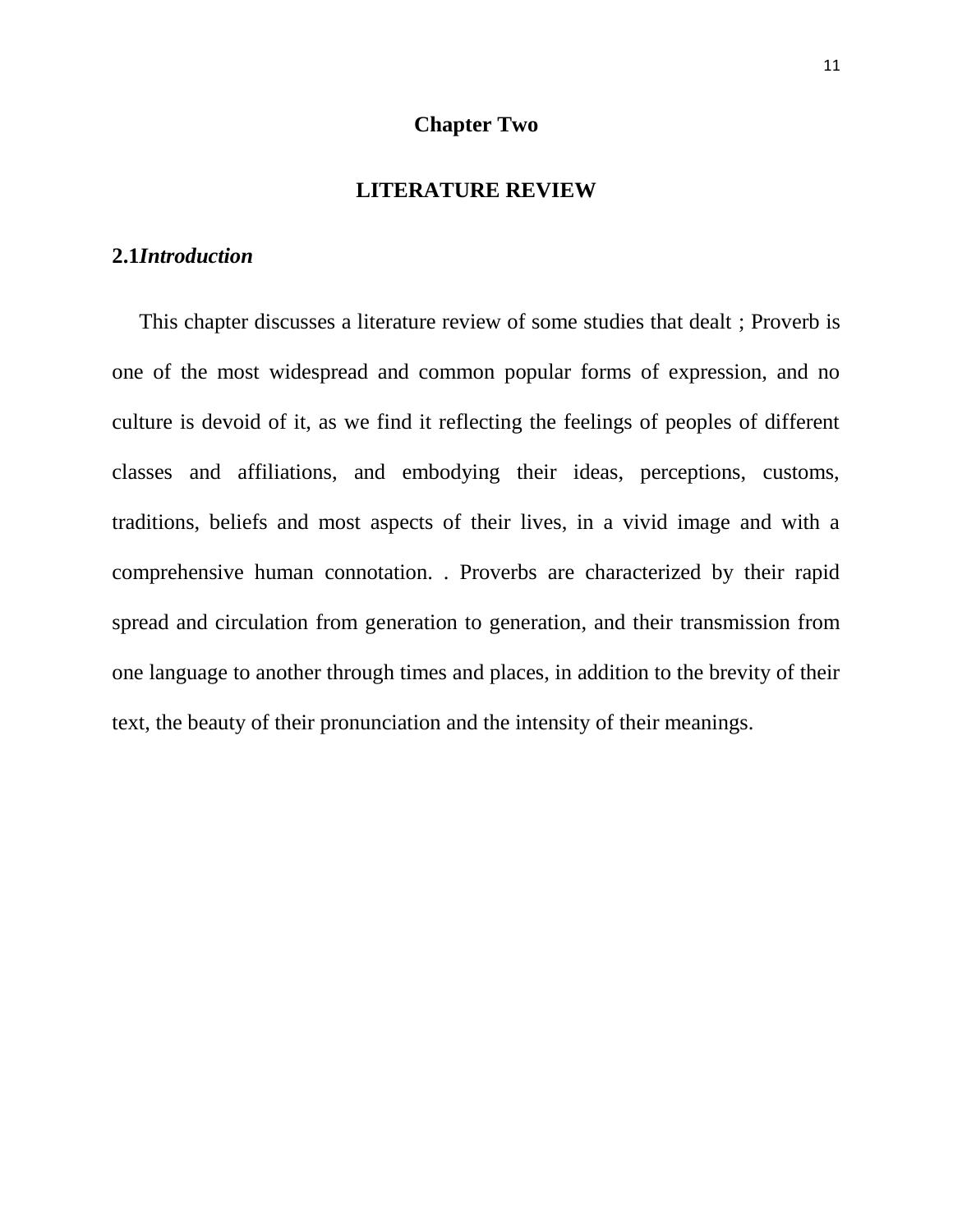#### **2.2***Definitionofproverbs*

The Arabs have taken care of proverbs since ancient times, and every kind of life had an example to cite, and the care of Arab linguists reached a distinct point from others, as the proverb for them embodies pure language to a large extent, so they took evidence from it and built on its foundation their linguistic construction towers. Hence, the first thing that the researcher should do about the meaning of the word "like" is to investigate it in the dictionaries of the language, and then look at the definitions of the proverb in heritage books and books of proverbs.

( Ibn al-Atheer, Zia al-Din (1959).

According to Barajas (2010), proverbs are expressions that are surrounded by paradoxes they are wise expressions that refer to something tangible to express things that are not concrete. Moreover, the ambiguous origin of proverbs does not weaken them but allows them to become popular social wisdom. Furthermore, despite proverbs are considered as a popular expression, few people can use them correctly in conversations with social and linguistic Skills. In addition, although proverbs have fixed forms, their meaning could be changed according to the interpretation of particular social factors and setting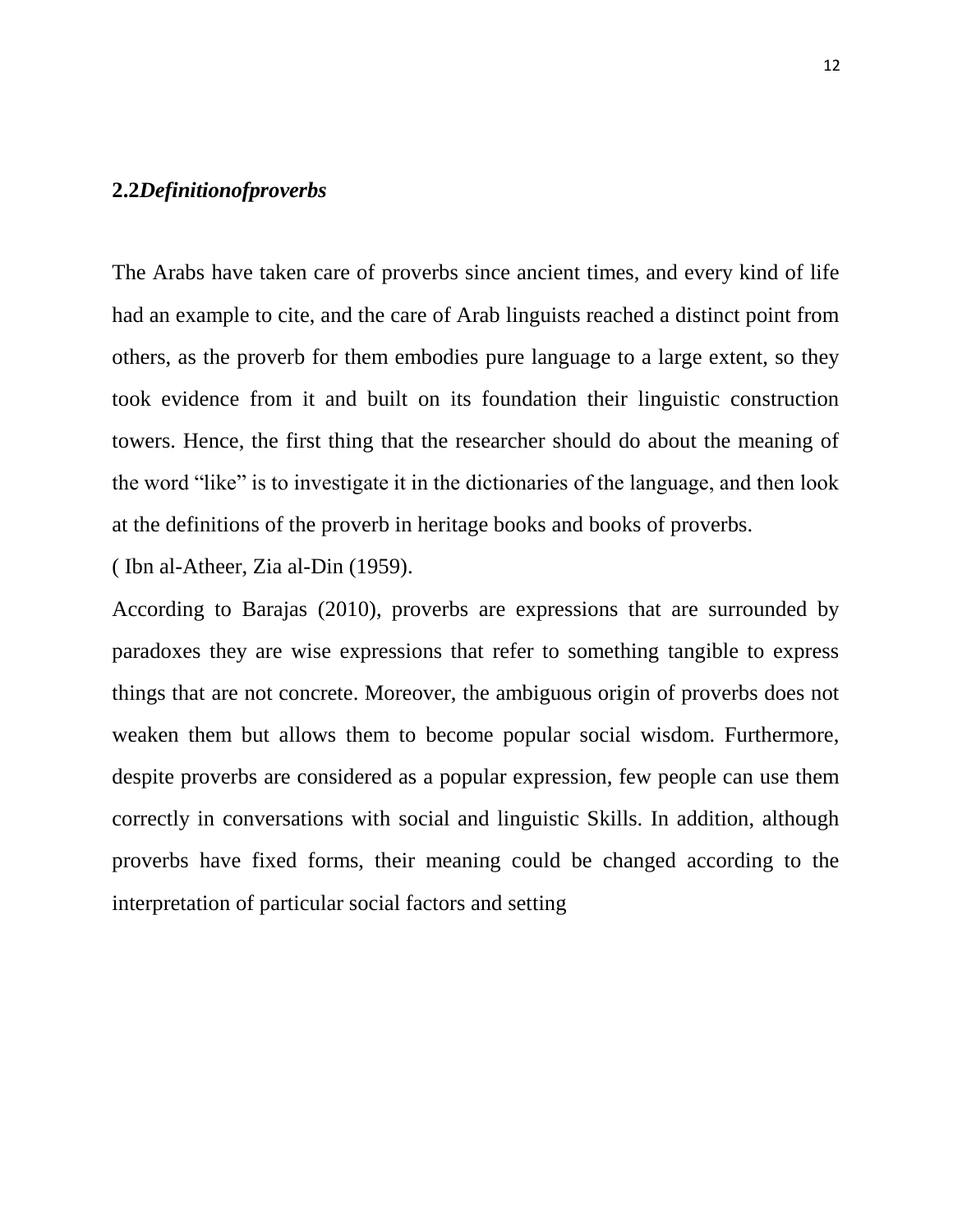#### **2.3Toubou Proverbs and Culture**

Toubou proverbs are the expression that is related to Toubou culture and expresses the way of life, tradition, customs, food, and habits. Guo (2012) describes culture as a pattern of customs, traditions, social habits that values the entire ways of people's lifestyle

And understand the significance of the proverbs in the context of the culture in which we grew up, and in its shadow. The link between the association with nations, the parameters and the stages that produced them, which is a poetic heritage, and an Arab country, and then, there is a structure, brief to say, abundant in meaning.

It is related to proverbs more than it is related to intellectuals. Ready templates help the speaker to communicate his intention with a metaphor, from a statement. Abu Ubaid said: Proverbs are the wisdom of the Arabs in the pre-Islamic era and Islam… Three times are combined for them, namely: the brevity of the pronunciation, the correctness of the meaning, and the good analogy. The Prophet may God's prayers and peace be upon him - struck them and imitated them and the righteous predecessors after him." Al-Asriyya Library, Beirut, I: 1408, 1987

According to Barajas (2010), proverbs are expressions that are surrounded by paradoxes they are wise expressions that refer to something tangible to express things that are not concrete. Moreover, the ambiguous origin of proverbs does not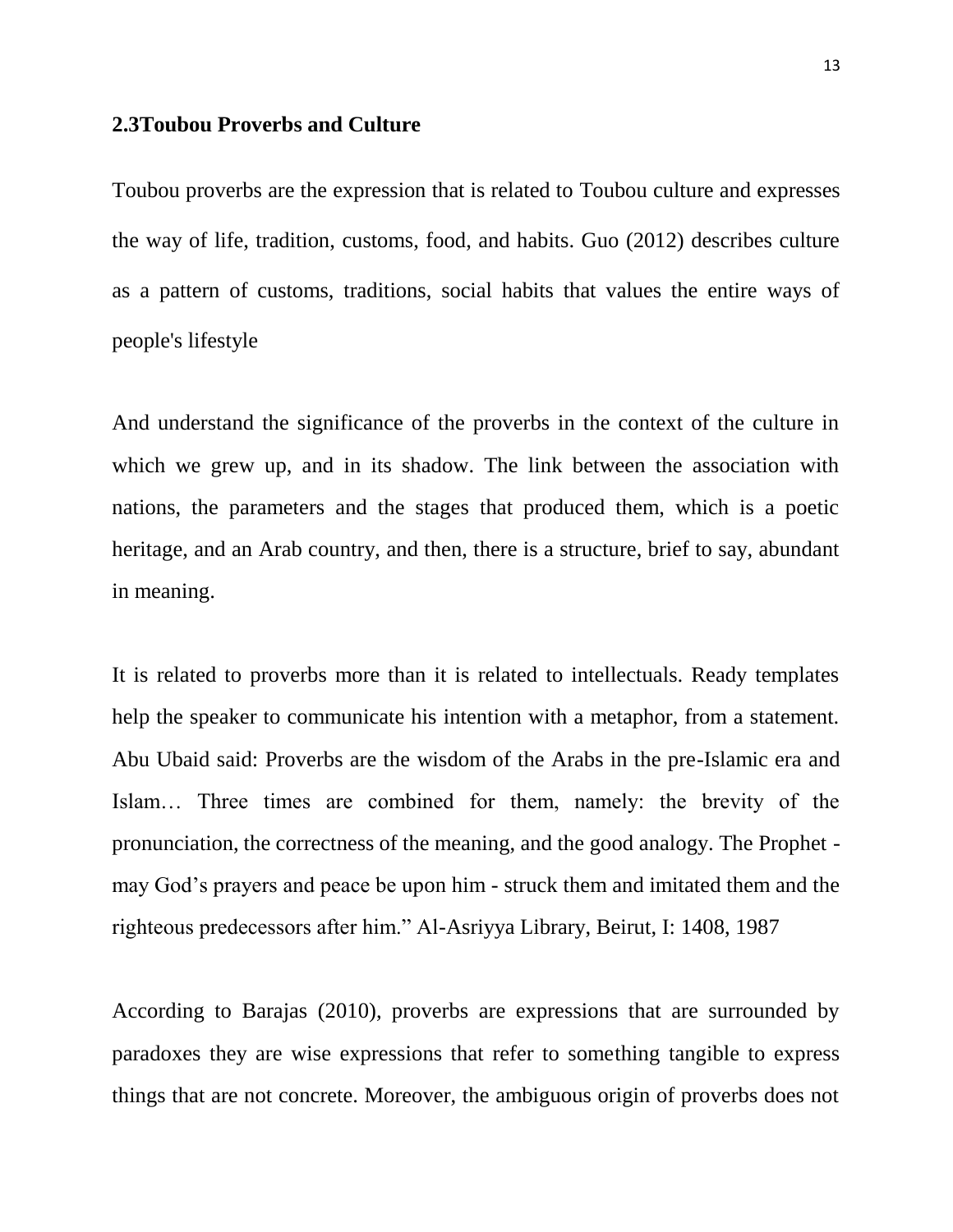weaken them but allows them to become popular social wisdom. Furthermore, despite proverbs are considered as a popular expression, few people can use them correctly in conversations with social and linguistic Skills. In addition, although proverbs have fixed forms, their meaning could be changed according to the interpretation of particular social factors and setting.

According to Carter (2002) proverbs '' have formal and semantic characteristics in common. They convey some kind of aphoristic truth" (p.68) usually in the simple present tense, and are normally neither syntactically devisable nor substitutable.

 According to Hassan (2000) proverbs in the table language are many words that you may not find accurate correspondences to in other languages, and there are many synonymous words. When translating proverbs that contain such. Words that lose their meaning .

#### **2.4 Types of translation**

The translation is the translation from the translation the translation from the translation, the original translation, the original translation, and therefore, his translation to the original homeland, with what made him rise and excel and appear in his homeland, has a wide reputation, and from this point of view, then, the translator ? The translation is divided into:-

1- Intralingua translation: It is the reformulation of vocabulary and meanings within the framework of one language, the purpose of which is to convey the meaning in another way, such as the interpretation of the Qur'an.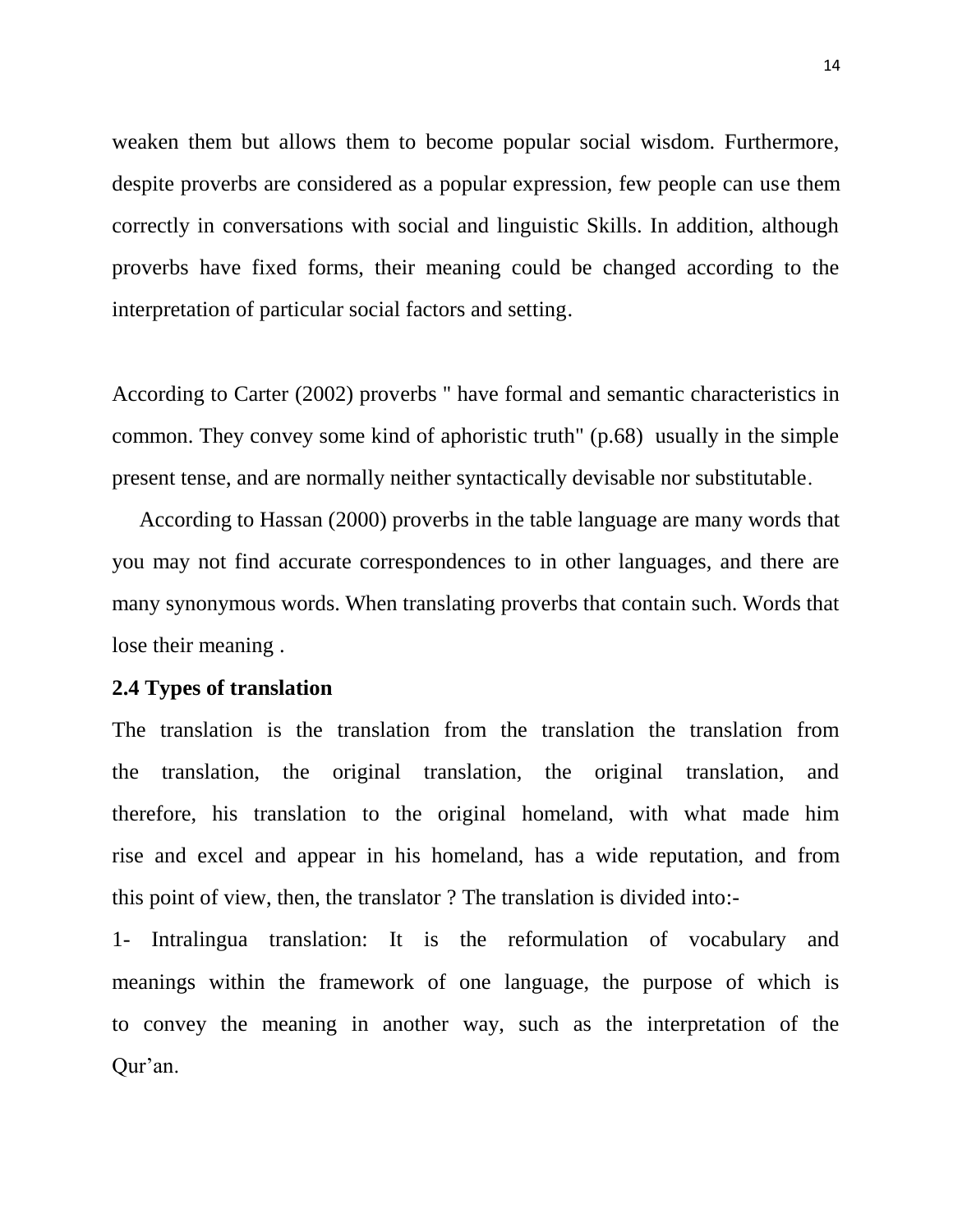2- Translation from one language to another. Interlingua: It is the transfer of meanings and vocabulary from one language to another, taking into account the unity of style and the equivalence of the translated meanings with the original.

3- Intersemiotic translation: It is the transfer of a message from one type of symbolic system to another type without accompanying verbal signs, so that everyone can understand it. In wars, for example, verbal messages can be transmitted from one party to another by means of signs. Certain such as raising appropriate flags or signs.

And here the division is subject to the way the translator will work to convert the text from one language to another, and this is also divided into several types:

- translation

It is the most famous and which everyone thinks is the only type of translation, where you get a text in one language and convert it to another language in an accurate way that preserves the meaning completely without making changes in the text itself.

- Interpretation

Here, the translation is straightforward, without paper or pens, and depends largely on the intuition of the translator, and it has 3 types:

visible knuckle

In which the translator reads the text and translates it while reading directly without writing it or noting it.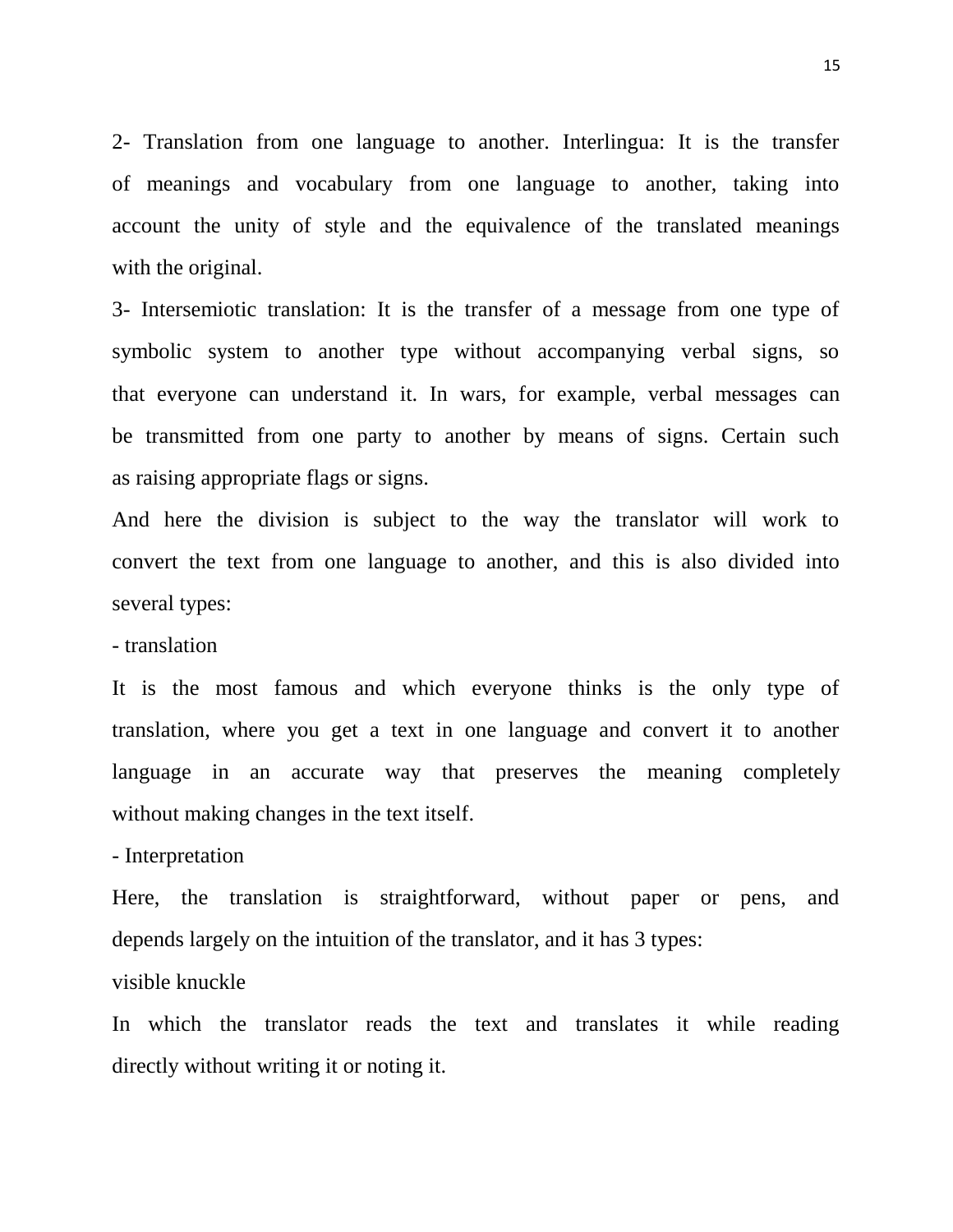#### sequential translation

In it the translator translates two language pairs together, i.e. for example; From "Arabic - English" and "English - Arabic", it transmits the words of Arabic speakers to English speakers, then transmits the response of English speakers to Arabic speakers, and so on until the dialogue ends.

#### Simultaneous translation

It is the translation that depends on one language pair and is done in meetings, seminars and conferences, in which the translator follows the speaker step by step to translate his words into another language at almost the same time as saying them.

Thaji and Dweik (2015) researched the translation of proverbs. Their main focus was the obstacles and strategies of the translation of proverbs. However, they also discussed the errors made by Jordanian novice translators when translating English proverbs into Arabic and vice versa. The theoretical part of the research discussed the common linguistic and textual features of proverbs, difficulties encountered in translation, problems resulting. From lack of equivalence between the source and target language, and strategies used In translating proverbs. They also reviewed some empirical studies such as studies related to obstacles of translating proverbs and studies related to strategies of translating proverbs. The analytical part was based on a test composed of 10 Arabic proverbs and 10 English proverbs. The test was given to a sample of 20 Jordanian novice translators (males and females). The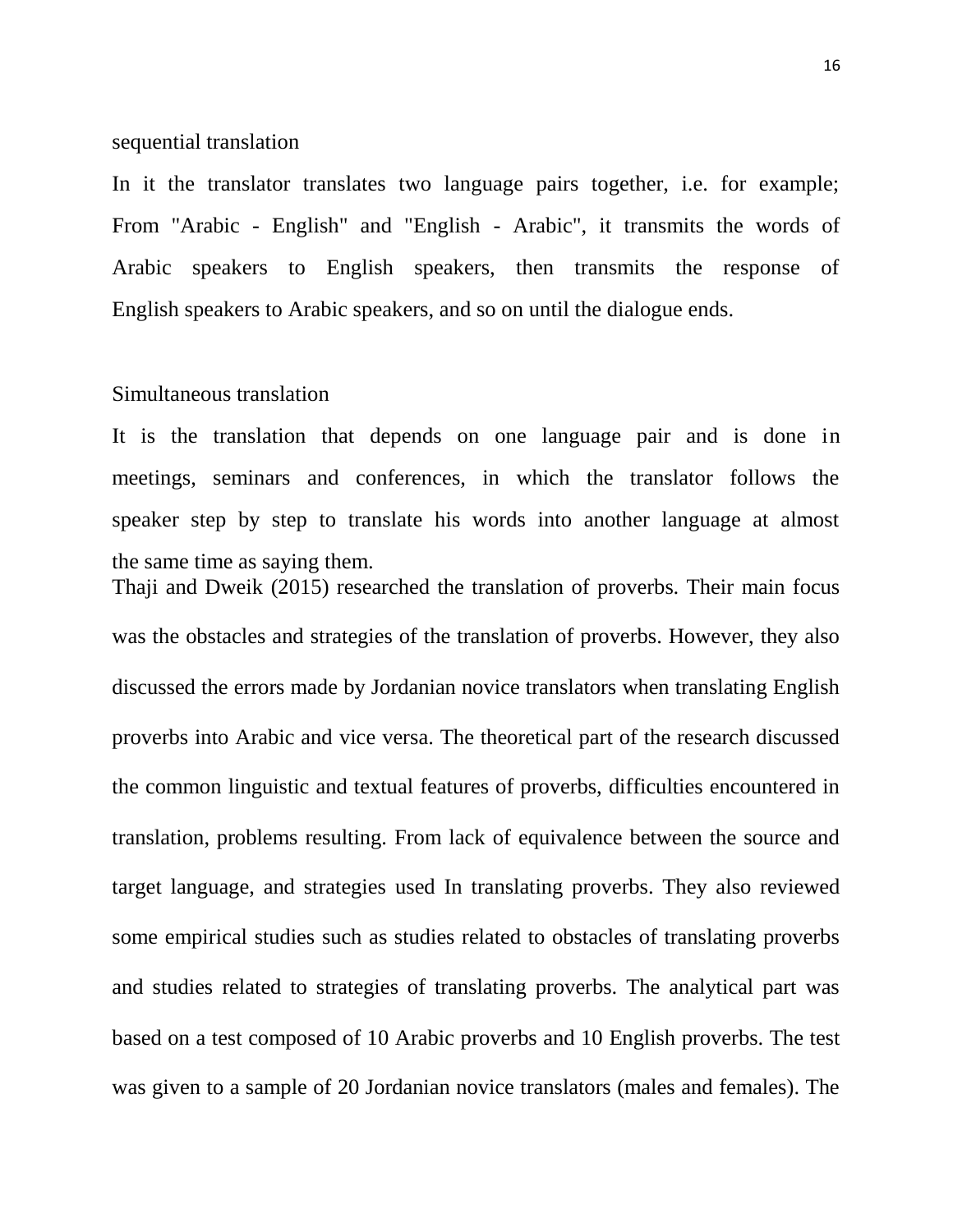researcher claimed that novice Jordanian translators committed two main types of errors when translating proverbs. These errors include using literal translation and irrelevant meanings and committing linguistic and stylistic mistakes that distort the entire meaning the above two studies investigated the error committed by translators when translating proverbs.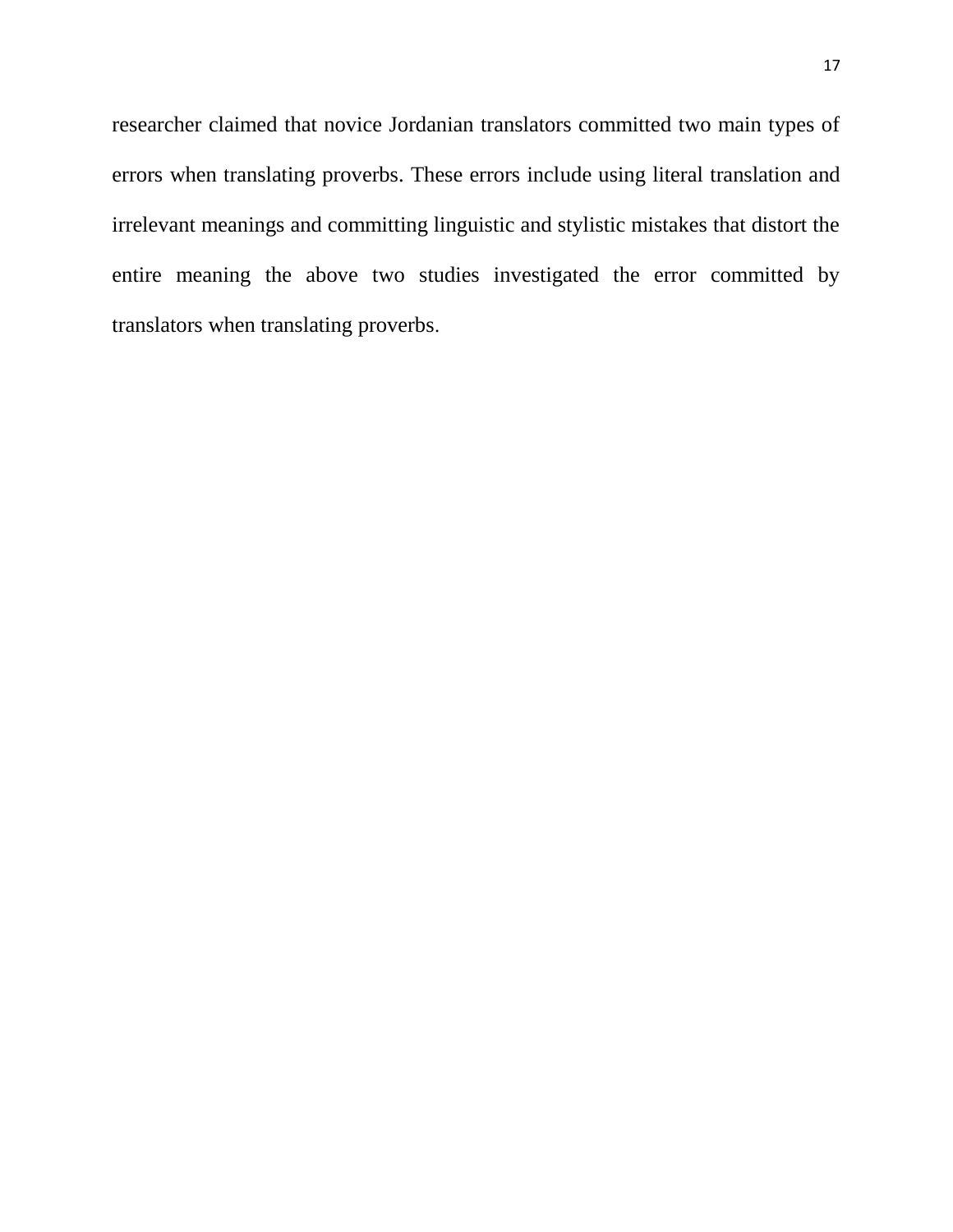#### **CHAPTER THREE**

#### **Methodology**

#### **3.1.** *INTRODUCTION*

This project deals with challenges facing Toubou students in translating Toubou proverbs from Toubou dialects to English. This chapter discusses the research design, methods used to collect and analyze the data, as well as the processes implemented to conducting the current study. Mainly, this study adopts rethink of the research approach> -based methodology, because this methodology highlights the in-depth understanding of the participants views regarding the challenges they face when translating Toubou proverbs to English.

#### **3.2***Participants*

The participants of this study are (15) Toubou students (males and females) their ages were between 22-23 years .

#### **3.3***ResearchDesign*

The objective of the current study is to find out the obstacles facing Toubou students in translating Toubou proverbs from Toubou Dialects to English. The study applied a qualitative approach because the research aims to find out the causes of the problem by lack of awareness of the culture of the target language, and it also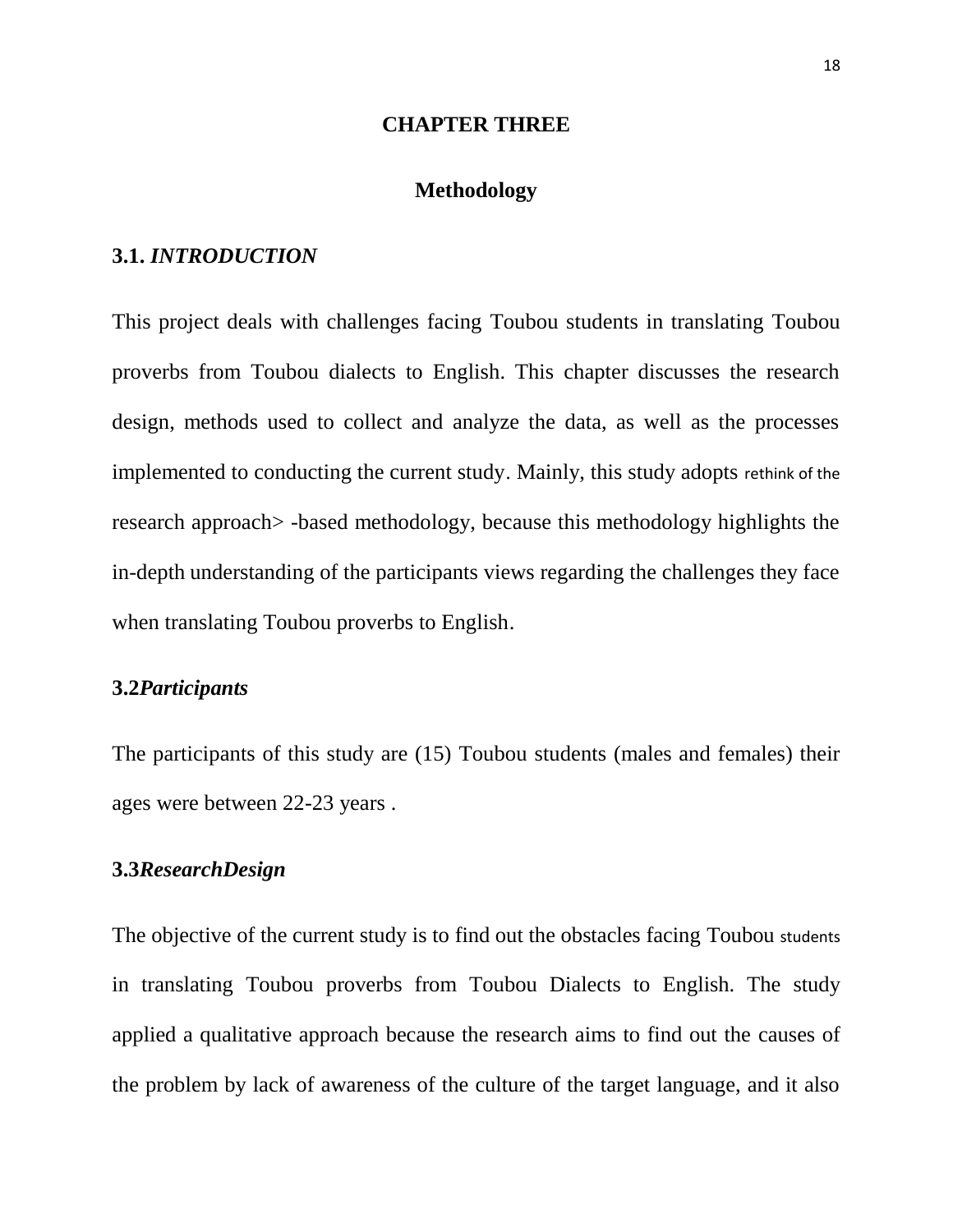tries to find out some strategies to avoid such problems. a questionnaire was designed based on a translation test.

#### **3.4***Instruments*

For the purpose of the study, the researchers used tests and questionnaires to find out the strategies and problems that face students when translating Toubou proverbs to English.

## **3.6***Questionnaire*

 The questionnaire consist of three questions. All questions are open- ended because the researcher intends to find out what challenges the participants face when translating Toubou proverbs into English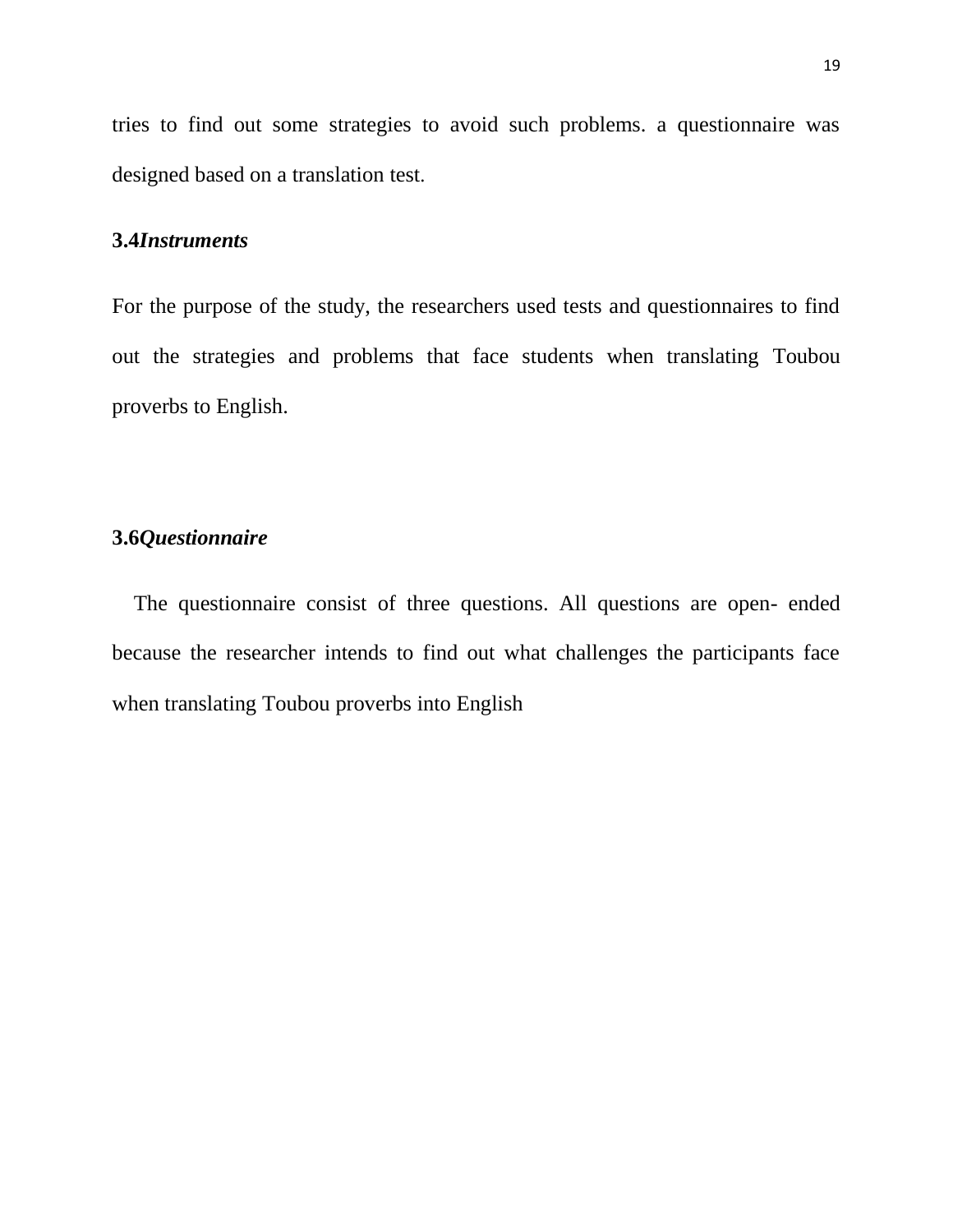#### **CHAPTER FOUR**

#### **Data Analysis**

#### **4.1***Introduction*

 The chapter presents the data analysis as well as the finding of the study. The results of both tests and the questionnaire.

#### *4.2Analysis and discussion of the data*

 The data that was collected through questionnaire and test are presented in this part the reason behind selecting this method was its suitability and easiness. The questionnaire and test were answered by 15 participants. Data of the questionnaire and test were analyzed.

## *4.3Analysis findings of the test*

(المرأة و الضلع أعرجان)test the in proverb first The

أعوجان" "was '' ALmar at waldilaeaewajan .n which is mean ''The woman and the rib are crooked''. Some translations showed that 50% of participants used equivalent students' functional language to translate it in the following way; the woman and the rib are twisted. Even though 50% of the participants used the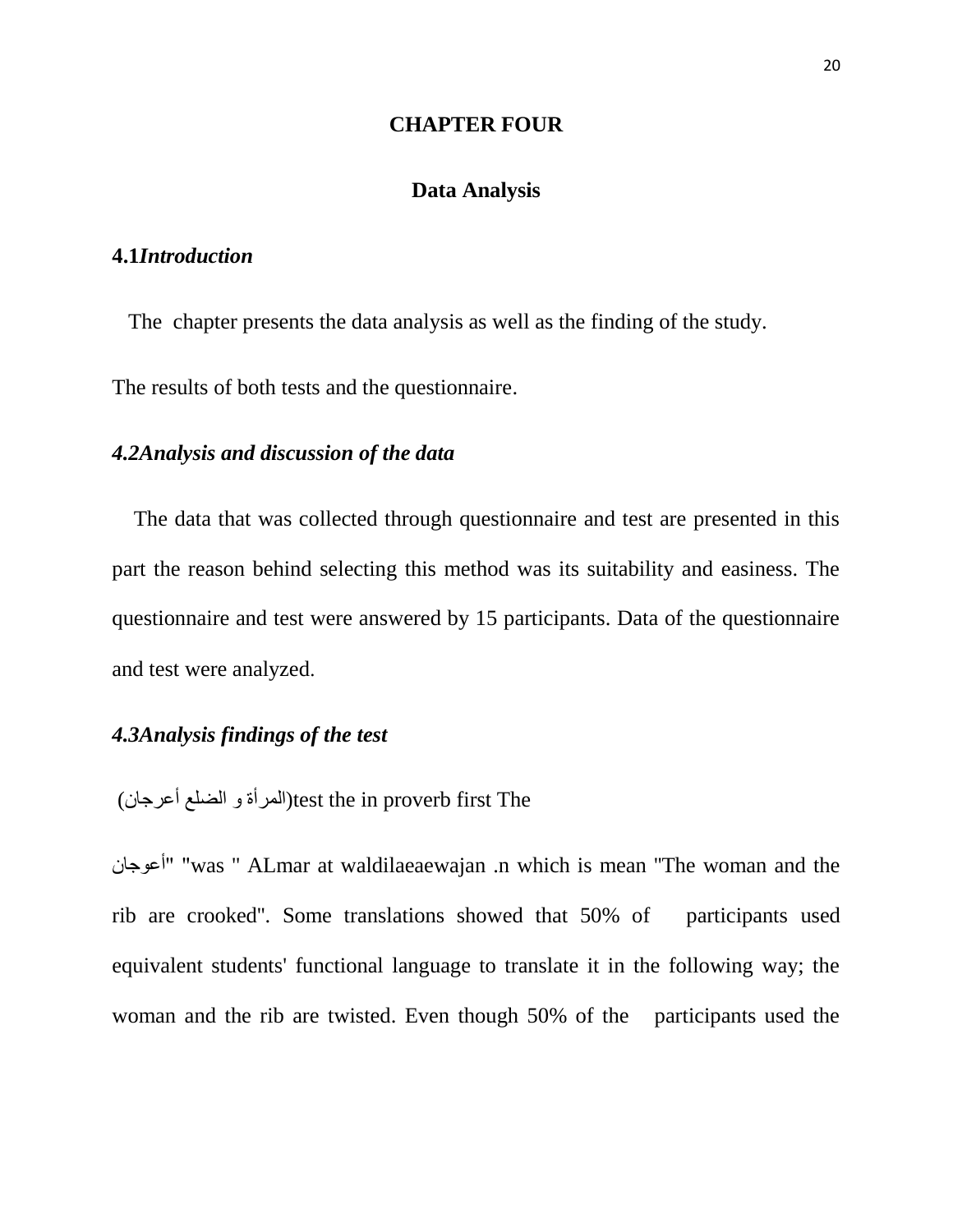literal way to translate this proverb. Someone s been translated into ''a woman who's been tired.

 ''was test the in proverbs second The the translated have participants Those الجمل" ما يشوف عوج رقبته"

word ''عوج ''to ''tell'' however the word ''عوج ''mean carved. This means either they do not know the word in English or they do not know its appropriate spelling. Moreover, they used the definite article the gives extra meaning to the proverbs. However, 60% of the participants who used camels never see the end of its neck. This proverb was translated by literally translation method.

 However, this translation contains some grammatical mistakes when the participants used the word ''camels'' which is used for plural instead of using "camel" and then they used "it's" which is used for single. The participants showed that they understand the meaning of the proverb; however, they translated latterly which means that they still did not give the right meaning.

The third proverb (ما اتي لجارك ليلا سوف يأتي اليك في النهار) was translated using literally translation by 66% of the participants into' .which is not understandable by participants . However, 33% of the students used the paraphrasing method to translate this proverb ''who come to your neighbor at night will come to you in the morning'' which was understandable for participants.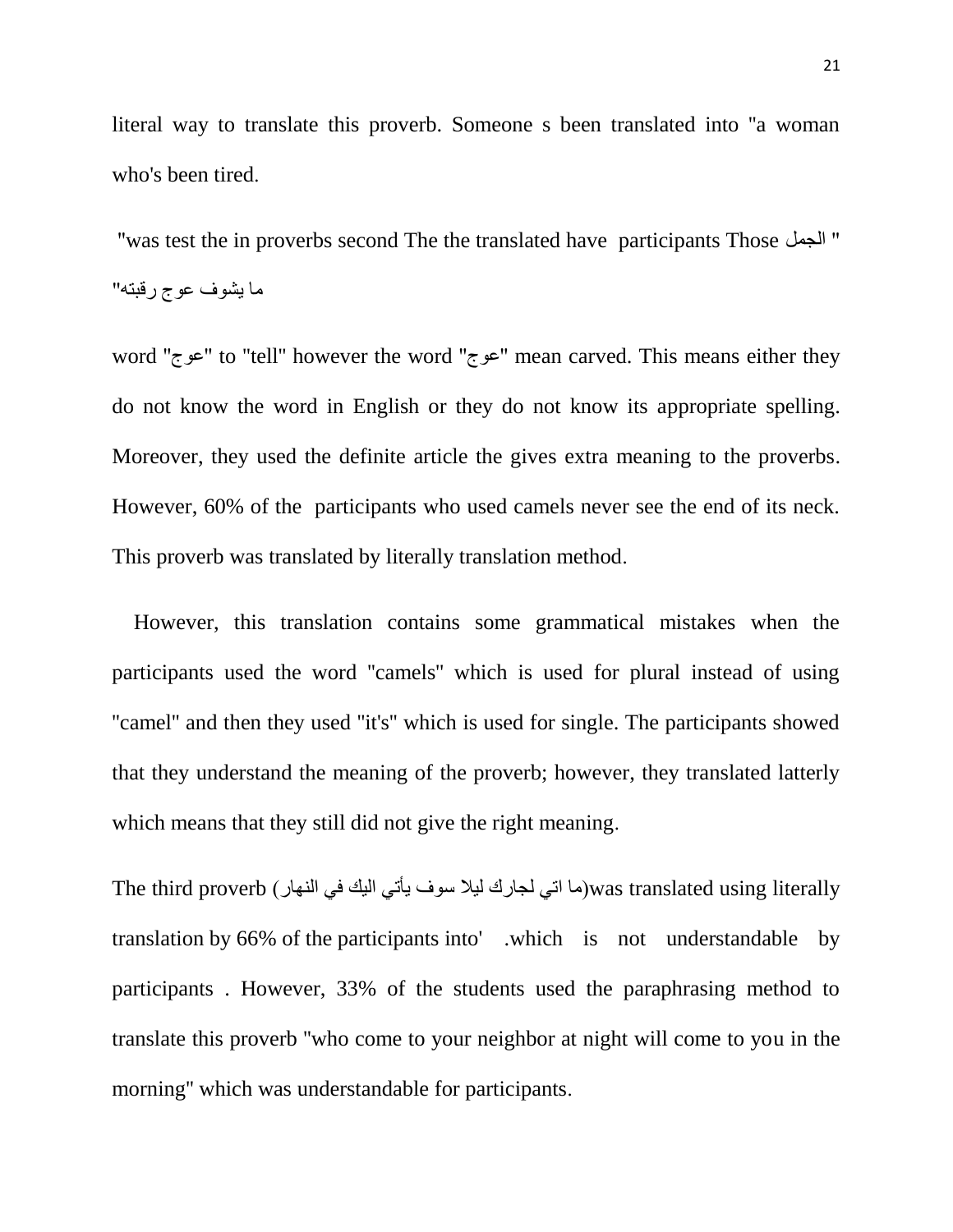#### **4.4Analysis and finding of the questionnaire**

Q1- What are the problems that face you translate Toubou proverbs into English?

 According to the questionnaire that was given to the student, they faced problems when it comes to translating proverbs. 3 participants said it is not clear, it was very difficult, and sometimes do not know the correct meaning. In contrast, 7 participants did not face any difficulties because they try to understand the meaning of the proverbs, then they found out the meaning of words in the standard Toubou to get the exact equivalence in the target language.

Q2- What are author messages that you think are unclear for you in the text?

 The messages was unclear for 3participants , while for the other 7 participants the messages was clear for them .

Q3- what are the strategies have you using in translating Toubou proverbs into English?

The students used 4 different strategies:

word for word translation, this strategy used by 2 participants.

literal translation, this strategy was used by 6 participants.

Semantic translation, this strategy was used by 4participants.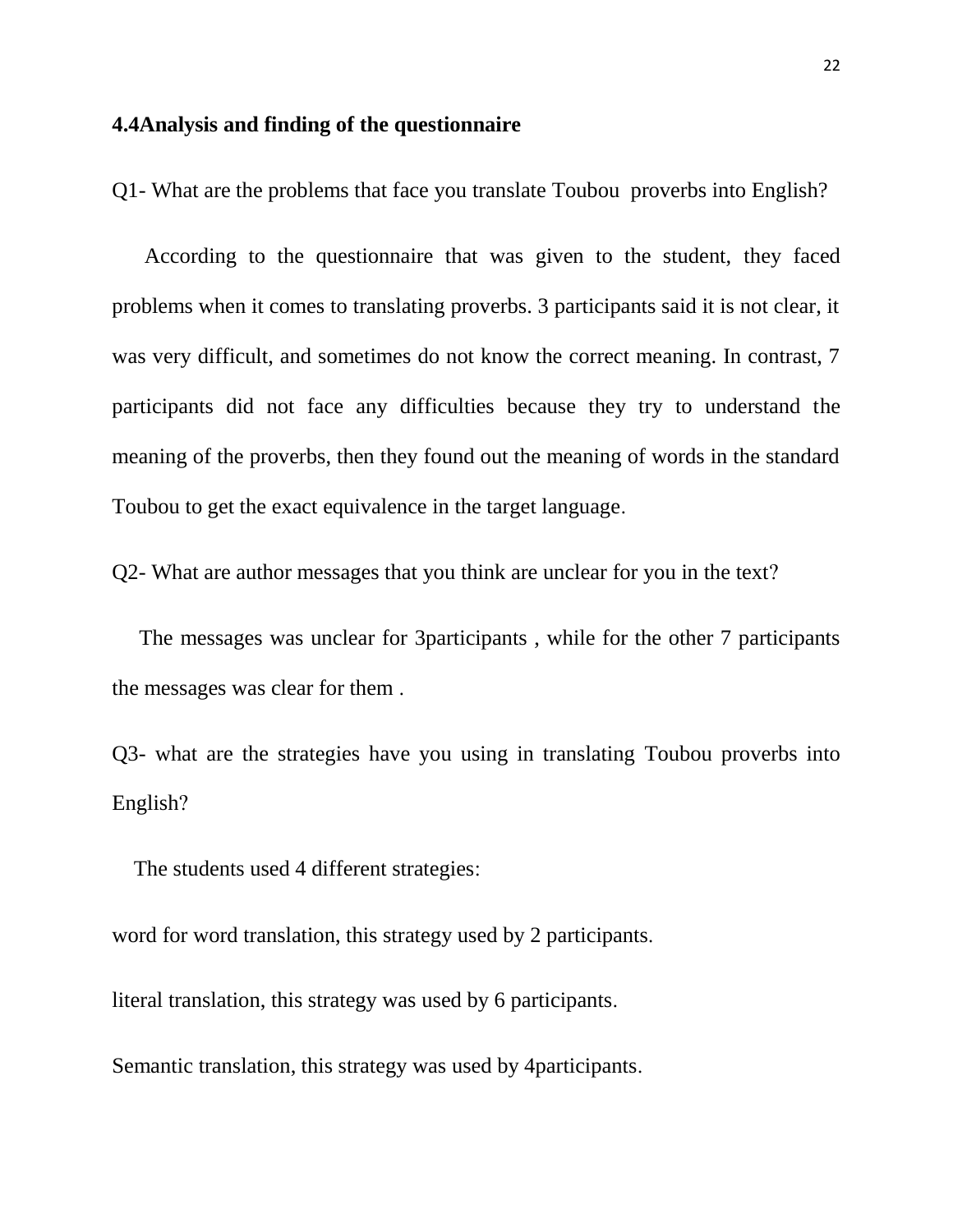Goggle translation, a strategy used by 3participants.

 In the first question, I noticed that the participants have problems translating the proverbs .50% encountered cultural problems because of the cultural differences between the source and target languages. And the proverbs were an attempt to impose the source culture on the translation of the target language.

 The second question, there are 30% of participants the massages were unclear for them, while the other 70 % of participants the massages were clear for them.

 In the third question, there are 20% of participants translated the proverbs by using the word by word translation,60% of participants used literal translation, and 40% of participants used semantic translation, and 30% of participants used by Goggle translation.

#### **4.5Discussion**

The findings of the study indicated that proverbs translation needs high influenced translators for translating from one language into another language. Especially when the proverbs are so old. So Toubou proverbs are not easy. Furthermore, this matter plays a major role in making translate proverbs a hard task for students and translators. In addition, the results regarding the reasons behind these difficults of translation the proverbs in flawing first things it relating to the lack of culture.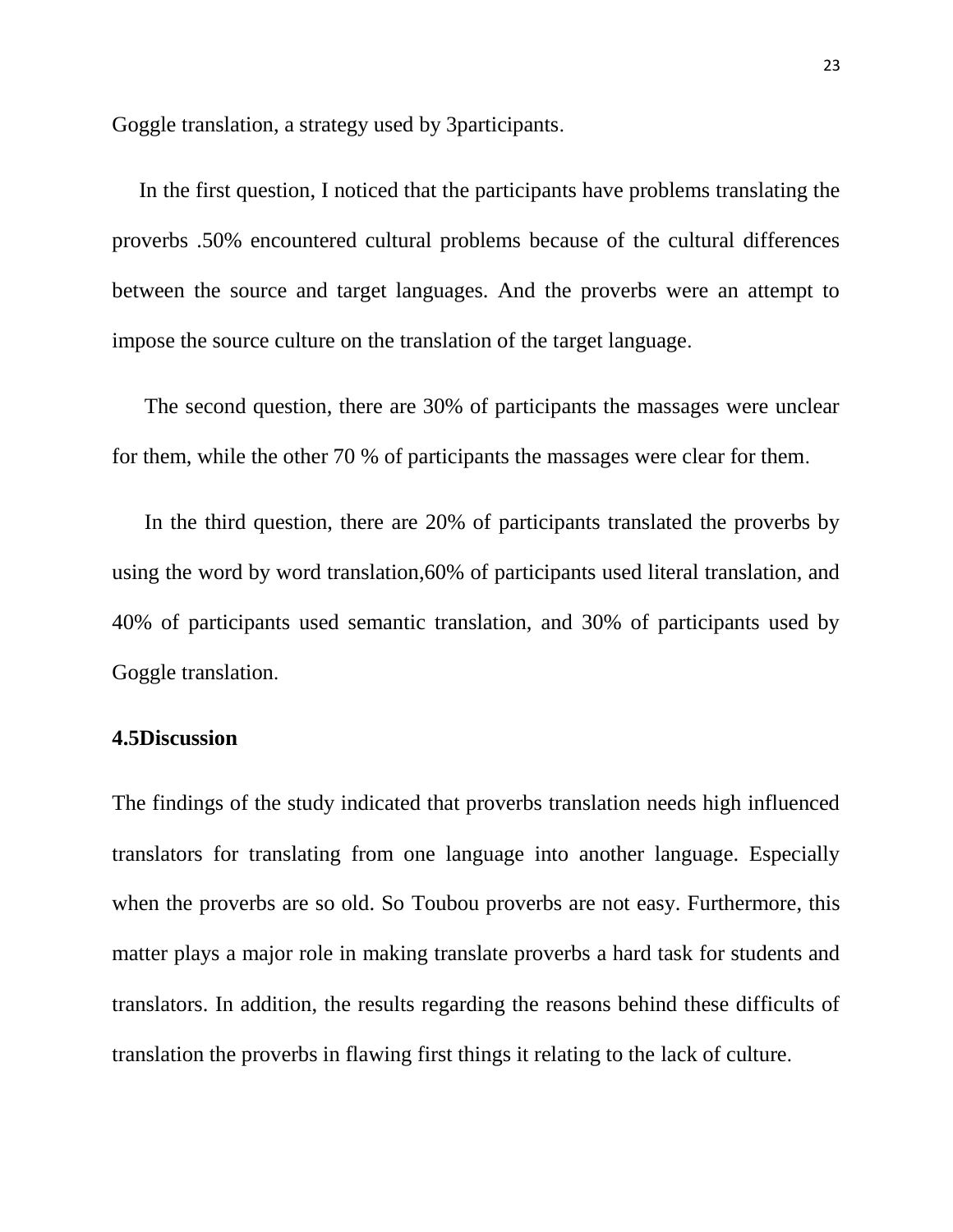Awareness of Tbou proverbs.

The second study indicated that a lack of knowledge about Toubou culture proverbs. In conclusion, the way the proverbs are to be translated it focus on the context in which used. In Toubou proverbs there are a lot of difficult anddifferent, and strategies that must be uncounted by strategies which can help the translated language readers or listeners to better comprehend the meaning of proverbs when translating Toubou proverbs, it requires to be flexibility to translate into the target language, the translator or students should not delete that proverbs should translate from one language into another language and she or he should. Try to interpreter those proverbsto make them so clear and easy.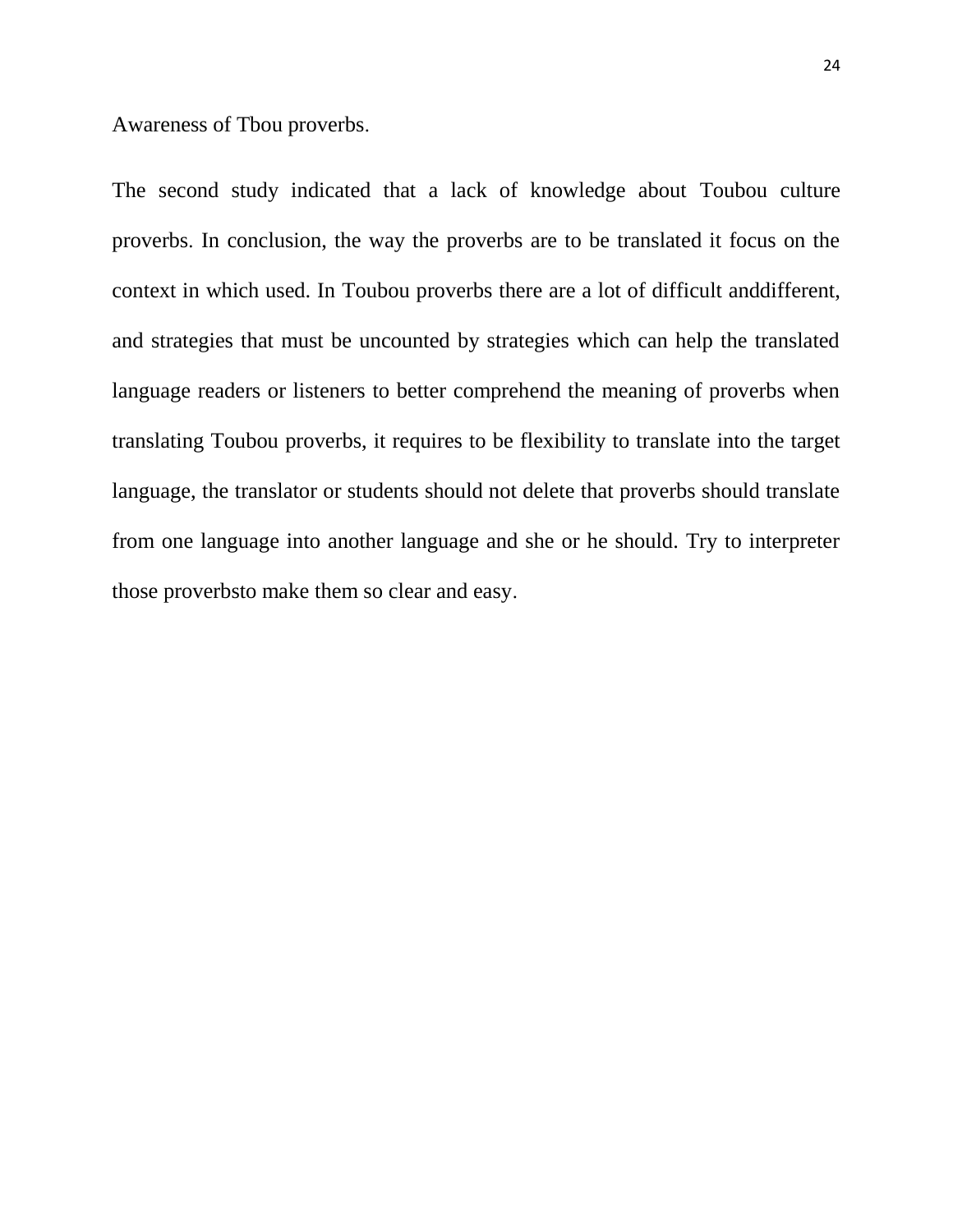#### **CHAPTER FIVE**

#### *Conclusion*

#### **5.1***Introduction*

 This research attempts to explain the most obstacles that translators facing when they translating Toubou proverbs to the English language. The student's researches used Guestinnar instruments and interviews for collecting the data. From the data analysis and findings assisted with native speakers, it has been discovered that the translators should get a large background. Knowledge about Toubou culture, proverbs, and dialect of Toubou, in addition to English culture proverbs, to make a balance inboth languages. Besides that its vocabulary in can text to get a deep understanding of that proverb for giving correcting meaning it could be said that idea that proverbs depend on particular meaning that needs deep wisdom and intelligence to translate the meaning which relating to the cultural, social, and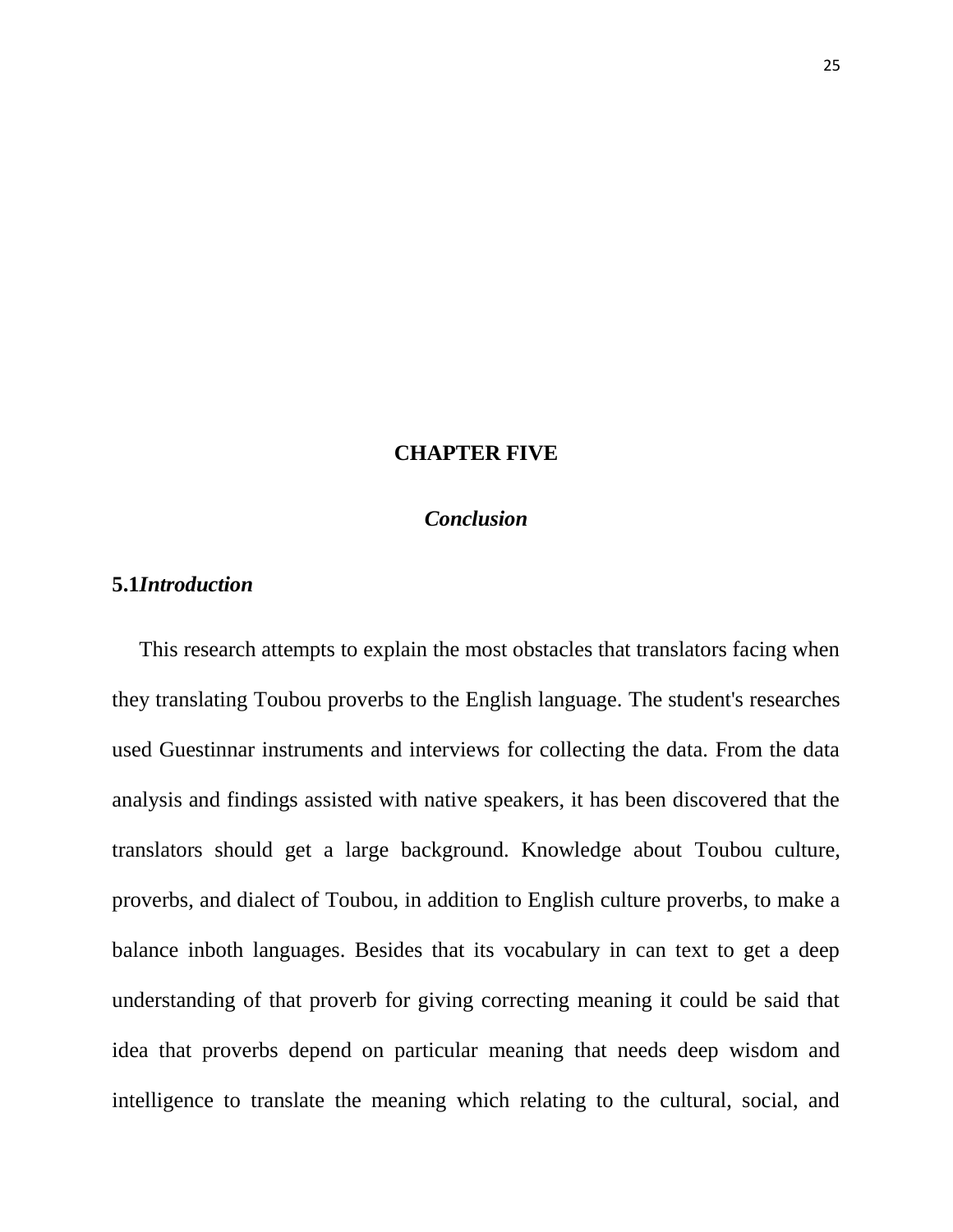religious contents-this what put the translators in front of various difficulties such as finding the cultural equivalent in TL.

#### *5.2main findings*

 The study shows that most of obstructs that translators face when they try to translate proverbs from language to the author. So this is relating may reason the most important one is the incident words that old people used in their culture, the second reason is lack of cultural awareness were am the ajar reason behind these problems, in addition; large numbers of participants translate the proverbs by different way in which he always gives wrong meaning.When wrong meaning and confusion to understanding the meaning of translation, so the translators should cover all the meaning find the equivalent meaning of proverbs. The study found the all proverbs that being translated by adopting the meaning strategy were very success full in given the right objectives .

#### **5.3***Recommendations*

1- Teachers and students should give intensive courses in translating Toubou proverbs.

2- The translator should convey massage not merely words.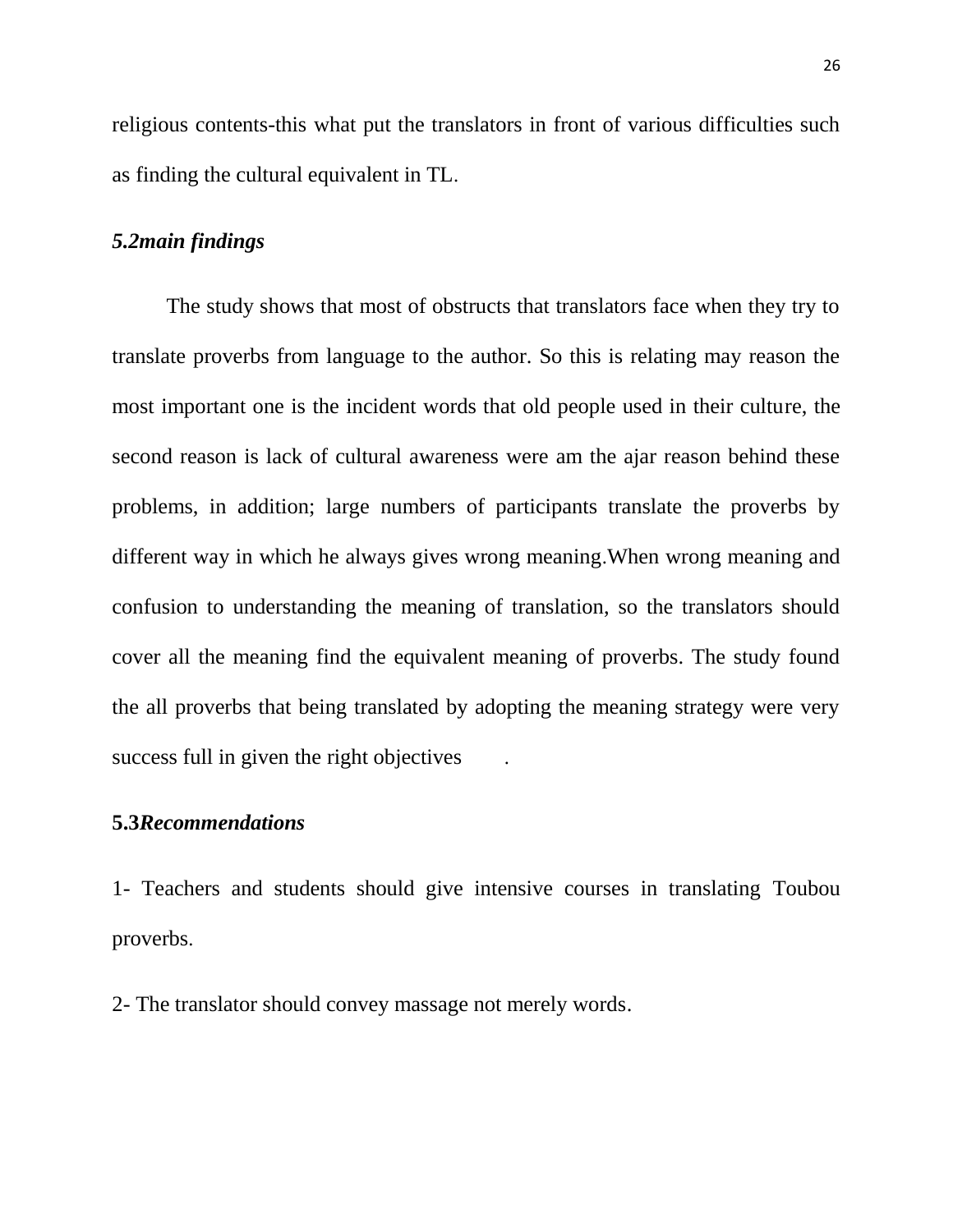3- Teaching how to deal with the context to understand the concept to translate accurately.

4- Translators should avoid the literal translation that makes meaningless translation.

5- Teaching the use of all kinds of translation strategies.

6- translator should translate proverbs as one unit not to translate the words separately.

7- The translators should be familiar with both cultures and have more knowledge about both cultures.

#### **5.4***Limitations*

 The study suggests estimating the structure and style of English proverbs in comparison the Toubou proverbs. It also proposes making a comparison between Toubou and English proverbs from research s study. One other important limitation to this study is the small of our sample size. Finally, lack of updated resources on this area.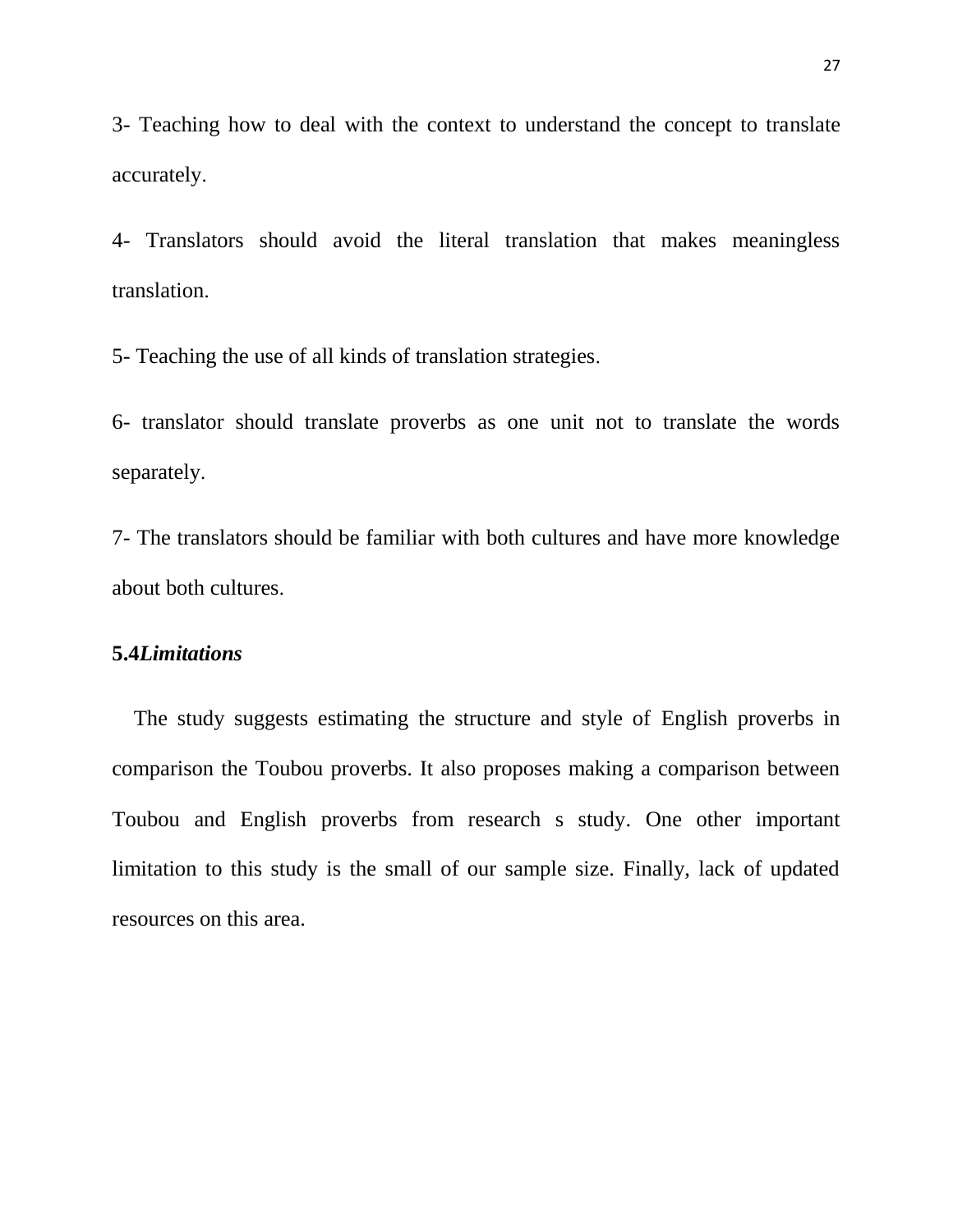## APPENDIX

## A Test

Translate this TOUBOU PROVERBS from TOUBOU to ENGLISH

Gender: a- male b- female

Age…………………………………………………